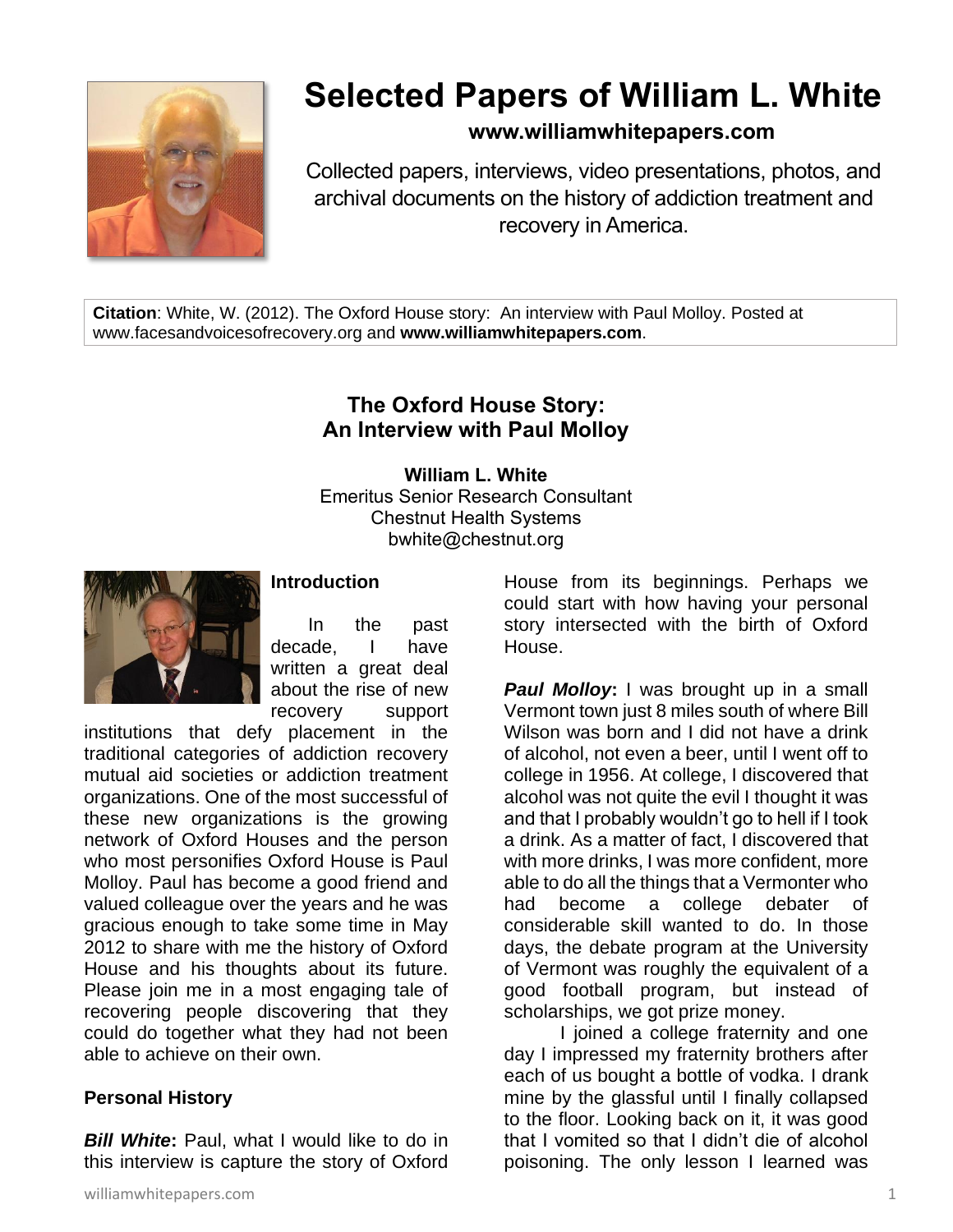never to drink vodka again. Even at the height of my drinking, I avoided vodka. I would drink vanilla or crème de menthe or Listerine before I would drink vodka. It was probably the wrong lesson to learn since my drinking progressed. Nonetheless, drinking didn't create a major problem for the next few years.

Jane and I got married while we were both juniors in college. A year later we had our first child and after we graduated, we both went to law school in Washington, D. C. with our daughter in tow. I suspect that I avoided alcohol problems at that time in part because we never had the money to afford a lot of booze.

As time progressed, it became clear that I had gained a great tolerance for the use of alcohol. After we finished law school, Jane and I took some time off while we studied for and passed the bar exam. Shortly thereafter, I lucked into a job working on Capitol Hill for Senator Winston Prouty, a Republican Senator from Vermont. As a Congressional staffer, I learned that I could drink many folks under the table. We would be bargaining over legislation involving railroad unions, and the union guys would marvel at the fact that I kept drinking, kept drinking and kept drinking while many of them would fall asleep or eventually give in to whatever issue I was promoting at the moment.

Soon I began to get into trouble because of drinking. One night after some extended drinking at the Carroll Arms, a bar right next to the Old Senate Office Building, I called Secretary of Transportation John Volpe, the former governor of Massachusetts, at his home at the Watergate. The next morning when I came into work, Senator Pastore, a Democratic senator from Rhode Island, was leaving Senator Prouty's office, and I knew that I probably had a problem. When I walked in to Senator Prouty's office, he said, "Get in here. Did you call John Volpe last night at 2:00 a.m. and insult him?" I said, "I might have. I was drinking a lot." Senator Prouty said, "Senator Pastore was just in here. Secretary

Volpe called him at 7 a.m. this morning and told him that the Republican Counsel to the Senate Commerce Committee had called him and used ethnic slurs." My response to Senator Prouty was: "I may have a drinking problem and I probably should join AA." He said, "You'll have to do something. I don't know whether Norris Cotton and Hugh Scott [two other senators on the Committee] will allow you to stay on the Committee staff."

So, off I went to AA meetings and every day I would report back to Senator Prouty after a meeting. At the end of 30 days, I explained to the Senator that this had been a wonderful experience for me because I had learned that I had to control my drinking and not drink too much. The Senator said, "Thank God, we've missed you. Come on in and have a drink." I was off and running once again. I should mention that, at that time, it was very common for Congressional members and staff to drink at lunch and in the office, particularly at the end of the day. Most people, however, were more moderate in their use of alcohol than I was.

One of the problems I had was that, as my tolerance increased, I used to drink more and I began to have personality changes – and not for the better. Unfortunately, when I would have a personality change while drinking, I would often be a mean drunk and even tried to kill my wife. By then, we had 5 children. She was a lawyer. I was a lawyer. We were, in many ways, the yuppies of our day. But alcohol was causing serious problems at home and elsewhere.

I should have known that alcohol was causing a problem when not once but twice I picked up the best-looking prostitute on 14<sup>th</sup> Street and the beautiful girl turned out to be a guy. As a heterosexual guy, I found that sobered me up very quickly – at least for the moment.

In 1971, I left Capitol Hill to begin my own business. But instead of really working at growing my business, I spent my time at the Mayflower Hotel bar waiting for clients to knock on my door or sit on the bar stool next to me. Not surprisingly, little business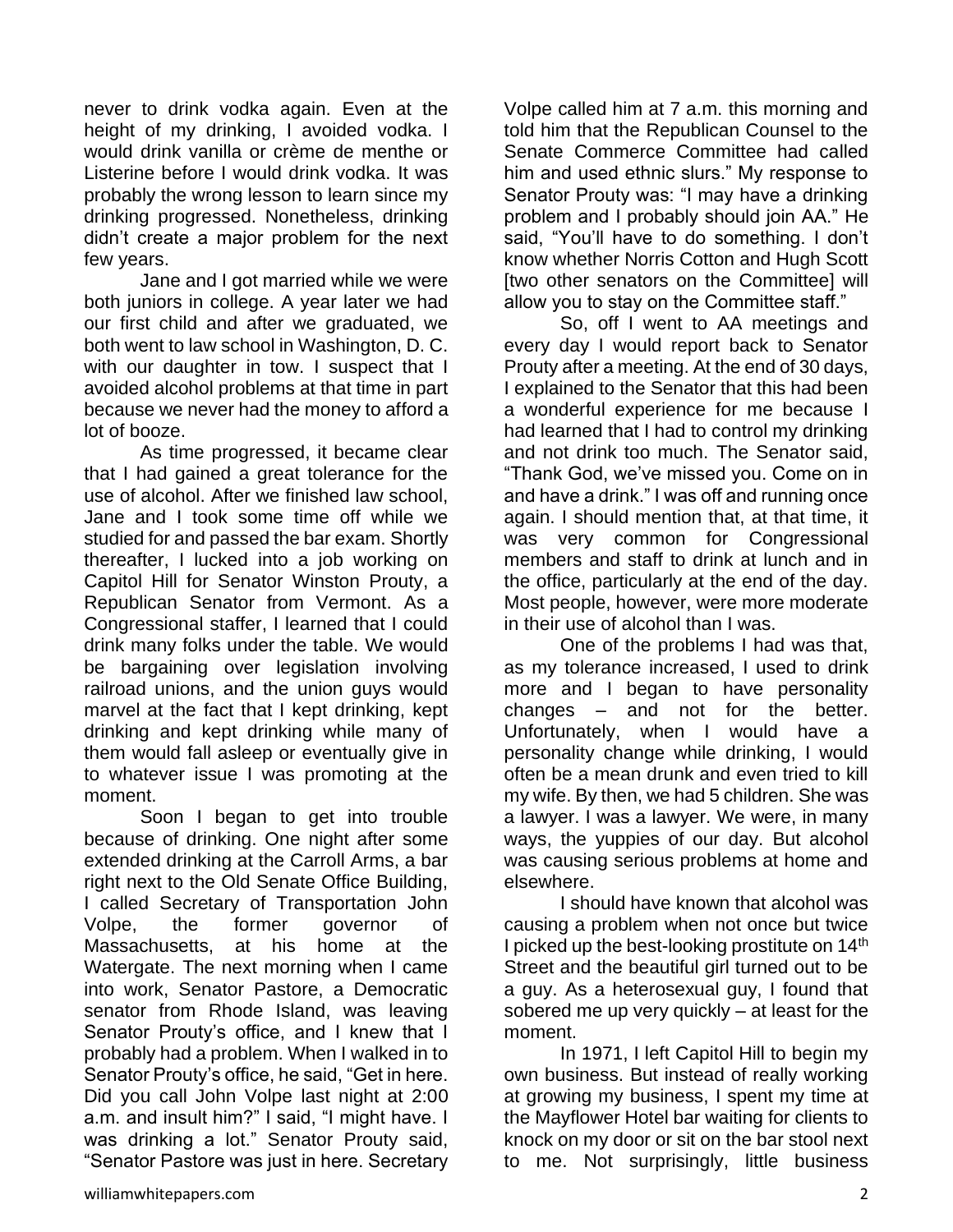materialized. Fortunately, in 1972, Jane was awarded a fellowship to Princeton University for a year at the Woodrow Wilson School – and the fellowship included faculty housing for the whole family. So, we packed up and moved to Princeton for a year. Of course, I carried the problem of alcoholism with me to Princeton. The geographic cure didn't work. Looking back on it, I certainly ruined Jane's experience. I was quickly in trouble, fighting with the President of the university and many other people as my behavior as an alcoholic became very unpredictable.

In January 1973, I recall leaving home – running away if you will – to go to New York City to meet a friend of mine at a bar in Penn Station, then taking an Amtrak train to Montreal and getting in trouble with the conductor because I kept asking a nun sitting next to me about her sex life. After ending up in Montreal, with no overcoat and not dressed for the cold weather, I thought better of my adventure and got on a bus and went to my parents' home in Arlington, Vermont.

During that visit, a neighbor, Orlando Cullinan, took me to AA meetings with him. His AA sponsor had been Bill Wilson. When Orlando came to see me the first time, he brought with him the Big Book of Alcoholics Anonymous. He said, "I got a lot out of this book and I have an extra one. Let me leave it with you. Maybe you'll get something out of it. I'm going to a meeting tonight. Would you like to go with me?" It was a soft-sell kind of approach that Orlando used as we went from AA meeting to AA meeting in rural Vermont.

After 3 or 4 weeks, I returned home to my wife and 5 children in Princeton and things went pretty smoothly for the rest of the academic year. I attended a lot of AA meetings but I don't think I was quite ready to really grasp the program. When Jane's year at Princeton was over, we came back to Silver Spring and I became a househusband. I was not a very successful househusband but I did try to keep from drinking. I also started going to see a psychiatrist whose office was across from the zoo on Connecticut Avenue in

Washington. I would bring three of our children with me. They'd sit in the psychiatrist's office while I'd spend my 50 minutes with him and then we would go across the street and visit the zoo. The psychiatrist thought I was a manic depressive and that sounded good to me. It was certainly better than being an alcoholic.

I soon again decided that I needed alcohol in order to live and I went back to drinking. In one of my drunken episodes, Jane called the police because I was trying to kill her once again and she got a court commitment order. The police picked me up and took me off to the psychiatric ward at Holy Cross Hospital in Silver Spring. The psych ward was a 30-day facility and, as soon as I got there, I called Edward Bennett Williams, a famous lawyer in Washington, and said, "I need your help because of what this terrible woman has done to me." He explained that he only practiced in DC and didn't have a license to practice in Maryland but said that he would send a partner out to see me.

His partner, Ed McGrath, came out to visit the psych ward and explained to me that he had been in recovery for 5 years and that, if I would agree to go into treatment for my alcoholism, he would spring me from the psych ward immediately. I explained to Ed that I was not an alcoholic and I was only there because this terrible woman had called the police and had me committed. McGrath explained to me that he had talked with my wife and she had made it clear that she couldn't live with me anymore. The marriage was over as far as she was concerned. I told Ed I should never have married a Protestant (even though she had become a Catholic) and that I just didn't believe in divorce. I further explained that I would be glad to accommodate Jane and move out if she would agree to sleep with me on Thursday nights. Ed said, "Paul, she's absolutely terrified of you and wants nothing to do with you." And I said, "What is unreasonable about Thursday nights, just one night a week?" He said, "Well, first of all, the 13<sup>th</sup>, 14<sup>th</sup>, and 15<sup>th</sup> amendments to the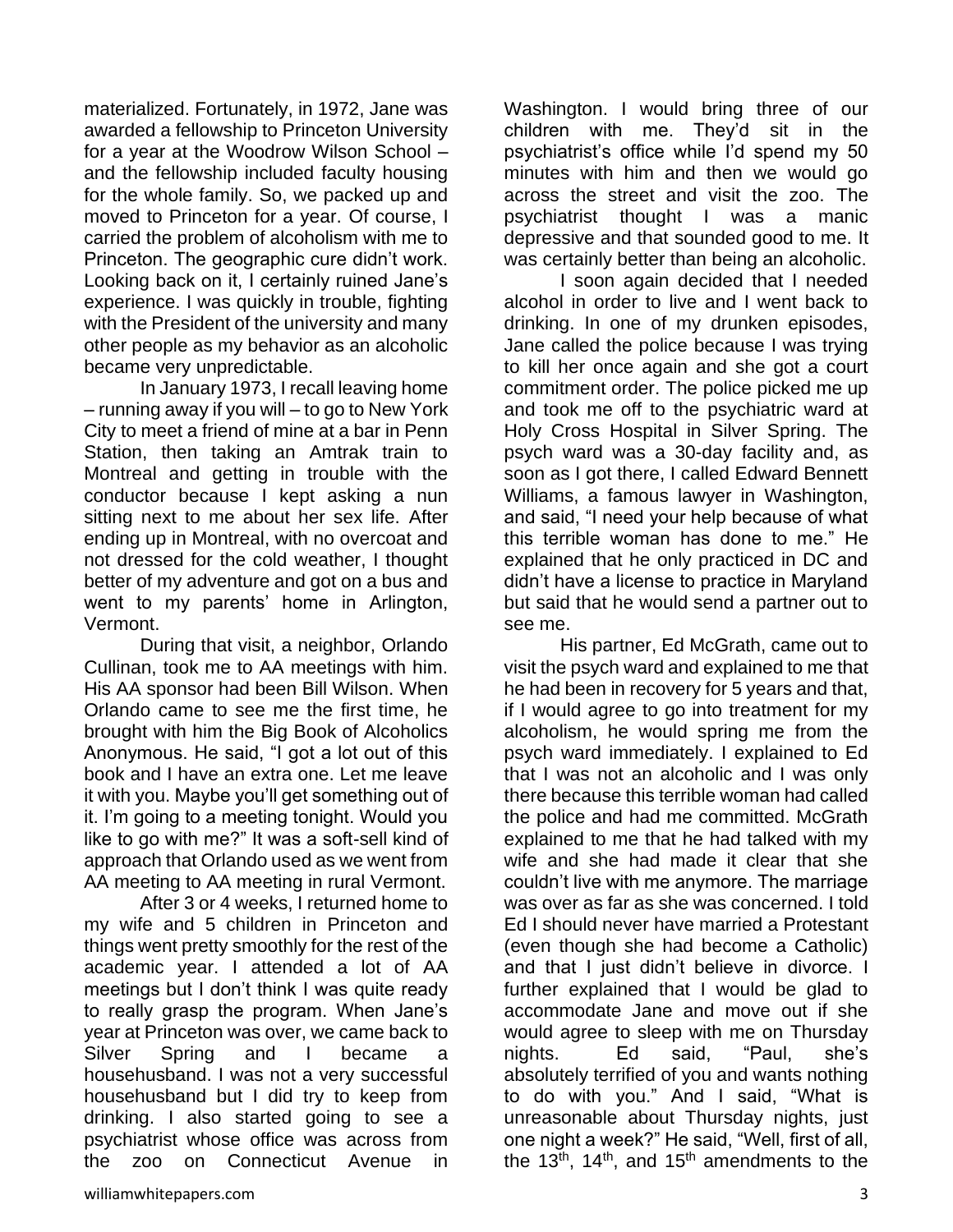Constitution abolished slavery and there's no way that you can make her do that." So I fired Ed and continued to stay the full 30 days at Holy Cross.

At the end of the 30 days, I was moved to the Washington Adventist Hospital psych ward, which had no time limit. In the psych ward, I became a celebrity of sorts because if you're a lawyer in a psych ward you can get a lot of attention. I remember organizing the patients in order to force the institution to let us watch the 11:00 news. I argued that if we could not watch the 11:00 news, it would clearly be a violation of our civil rights. As I was mobilizing my efforts to extend the 11:00 news to include the Johnny Carson show, I was told that I was being discharged. I explained to them that I was still covered by my wife's Blue Cross/Blue Shield insurance and had 289 more days of coverage but they said to me, "Not here."

And so it was that I ended up on the streets of DC. I hustled Catholic Charities and as many churches as I could find, but there was no place for me to stay and no way that I could go back home. I lived on the streets of DC for several months. Along the way, Catholic Charities stopped giving me money but began to give me a voucher to stay at the Francis Scott Key Hotel, now a dormitory on the George Washington University campus.

One night that I was there, Ed McGrath, the lawyer whom I'd fired months before tracked me down and said, "Jane is going to have you committed at Saint Elizabeth's Hospital because at 4:00 in the morning, you called her and threatened to kill her once again." At that point, I said to McGrath, "I am an alcoholic. I know I am. I need help and I need treatment," and he said to me, "Paul, I just think you're a bastard and I'm not going to help you unless you can go three days without a drink." So I went three days without a drink, called him again, and told him I hadn't had a drink for three days. He then got me into the Quarter Way House, a Montgomery County-run 21 day program in Takoma Park, Maryland – it was sort of a poor man's rehab program.

I stayed at the Quarter Way House for 21 days, then I went to one of the four county-run halfway houses. The halfway house had been a commercial facility and, in one of the big rooms, there were 13 cots and all 13 of us slept there each night. There was another big room that was a living room and there was also a kitchen. The 13 of us lived there with Hank, the cook; Frank, the house manager; and sometimes Charlie, the counselor. None of us had to pay anything to live there. There were three meals served daily and we were expected to do some of the cleaning up after the meals. I remember Frank, the house manager, insisting that we always had to go clockwise with the SOS pad to clean the frying pan. Of course, those of us living there would always go counterclockwise and then say, "Frank, John's going counterclockwise." We enjoyed tormenting Frank in that fashion because we resented his authority over us. In some ways, that resentment against authority was a greater common bond for us than was recovery.

Frank had had a serious alcohol problem and folks in the program had gotten him the job as manager of the halfway house so that he would have a place to live. For the rest of us, there was a time limit of six months. During the first three months I was at the halfway house, 11 people had to leave because their 6-month time limit was up. Ten of those 11 relapsed within 30 days. To jump ahead for a moment, let me note that we kept this in mind when we started the first Oxford House and decided we wouldn't impose arbitrary time limits on residency. We did it solely for selfish reasons because we'd seen our housemates relapse when they had to leave because of a time limit. And none of them had been drinking or using drugs while in residence at the halfway house.

Most mornings, Father Bazán, pastor of St. Camillus Catholic Church, would stop at the halfway house to buy a Coke and inspire the 13 of us to live a day at a time and not drink or use drugs. One morning he came in and several of the fellows said, "You know, Paul isn't going to go to a job interview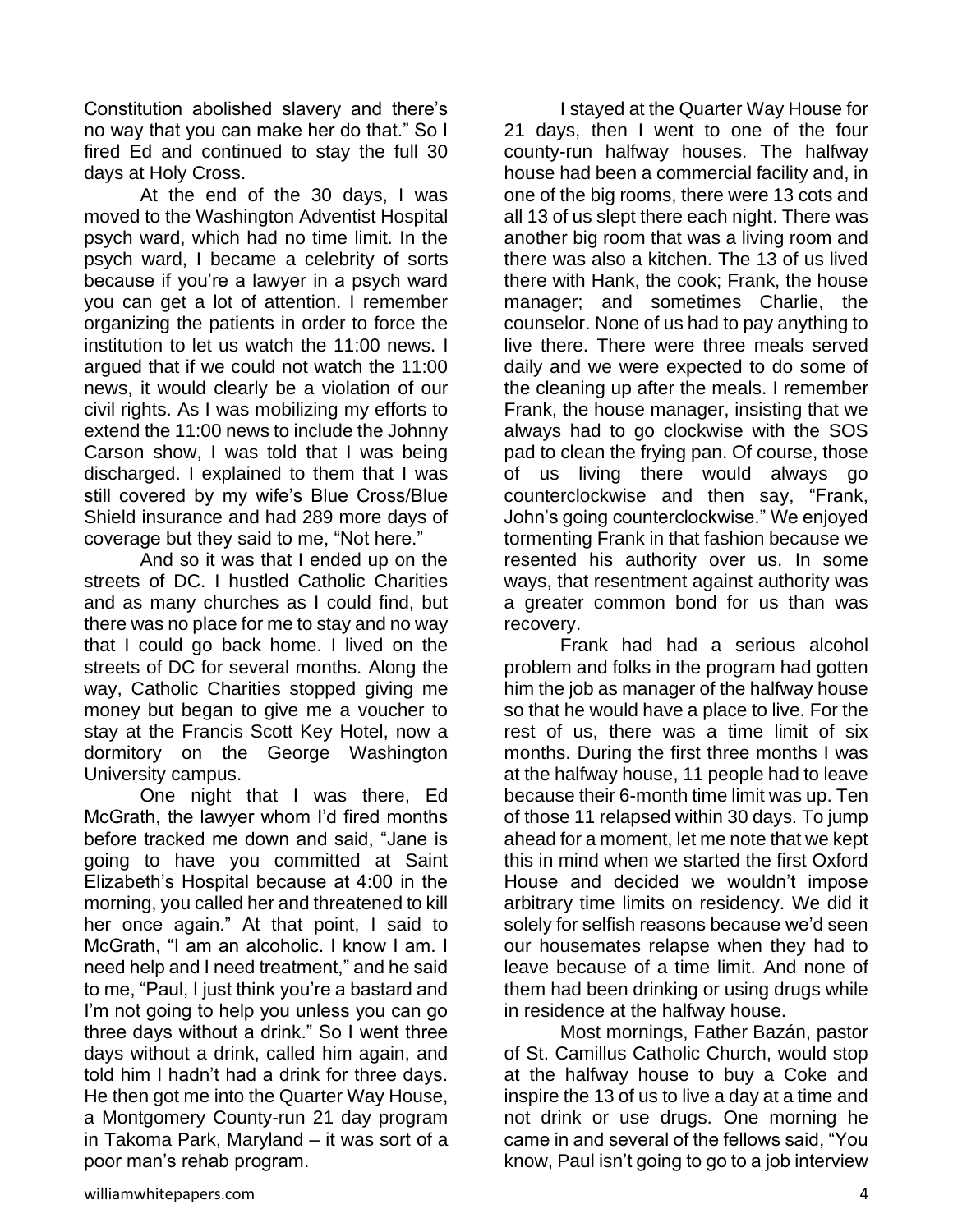on Capitol Hill." Father Bazán said to me, "Why not?" I said, "Well, I never circulated my résumé on the House side and I don't know what the job is and I don't have any money for gas in the car and I've decided not to go." He said, "I think you should go" and he gave me \$20 to buy gas for the car. So, off I went for an interview in the Rayburn Office Building on the House side of Capitol Hill, where I had never worked. The fellow interviewing me was Lou Berry, the Committee Staff Director, and I decided early on that I had to be honest with him. So I said to Lou, "I'm a recovering alcoholic. I've been sober for three months and I'm living in a halfway house." And Lou said, "That's okay. If we decide to hire you, one drink and you're fired." They hired me. I had again lucked into a truly good job and Mollie Brown became my secretary. I mention Mollie Brown because she is still associated with Oxford House. I ended up staying in that job for six years and got a lot accomplished. I even served as a member of Reagan's transition team. Eventually, however, I left the Hill and joined the Washington office of a Chicago law firm, Isham, Lincoln and Beale, where I spent several years prior to devoting all my time to Oxford House. And, as you know, after being divorced for 13 years, Jane and I were remarried in 1988.

## **The Birth of Oxford House**

*Bill White*: The critical event in the founding of the first Oxford House occurred in 1975. Describe that event.

*Paul Molloy*: All of us at the halfway house sensed impending tragedy when the county announced in August of 1975 that it was going to close Alpha One, our halfway house. It was one of those economic hardtimes decisions. The county was cutting back and they decided that the building could be used for something else so they closed the halfway house. We were told that a few of us might be able to move to one of the other county halfway houses but most of us would have to just move out. The day we heard the news, we went to an AA meeting and, after the meeting, we migrated with other AA members to a coffee shop. We went in with long faces and started to tell the old-timers how unfair the government was. Here we were, trying to get clean and sober, and now the government was against us and Montgomery County was closing the halfway house.

The old-timers in AA listened to us for maybe three minutes and said, "Ah, get off the pity pot. Why don't you guys take it over yourselves?" We said, "We can't. We've got Hank (the cook), Frank (the house manager), and Charlie (the counselor) to pay. We checked it out and found that it cost \$114,000 a year for the county to run Alpha One." And they said, "Well, you can run it yourselves. You're all grown up – cook your own food. You guys can manage your own house. If you really need a counselor, get on the bus and go up to Rockville."

So we went home that night all excited and we called the county and learned, to our surprise, that the county didn't own the building. They were just renting it. They said to us, "The rent on it is \$750 a month and we're sure the landlord would probably rent it to you for the same price." That threw us because we hadn't anticipated having to pay rent. The next night we again went to the coffee shop after the AA meeting with our long faces and the folks in the AA meeting said, "Well, aren't you guys going to do it?" And we said, "No, the damn county doesn't own the building; they just rent it. And the rent is \$750 a month. We don't have \$750." Then a fellow in AA gave us a check for \$750 and said, "Pay me back when you can." And that's how the first Oxford House got going.

## *Bill White:* What were those early days like?

**Paul Molloy:** We were scared stiff. As I previously mentioned, the first thing we did was eliminate the six-month rule. We decided that each of us could live there as long as we wanted, so long as we didn't drink, didn't use drugs, and paid our equal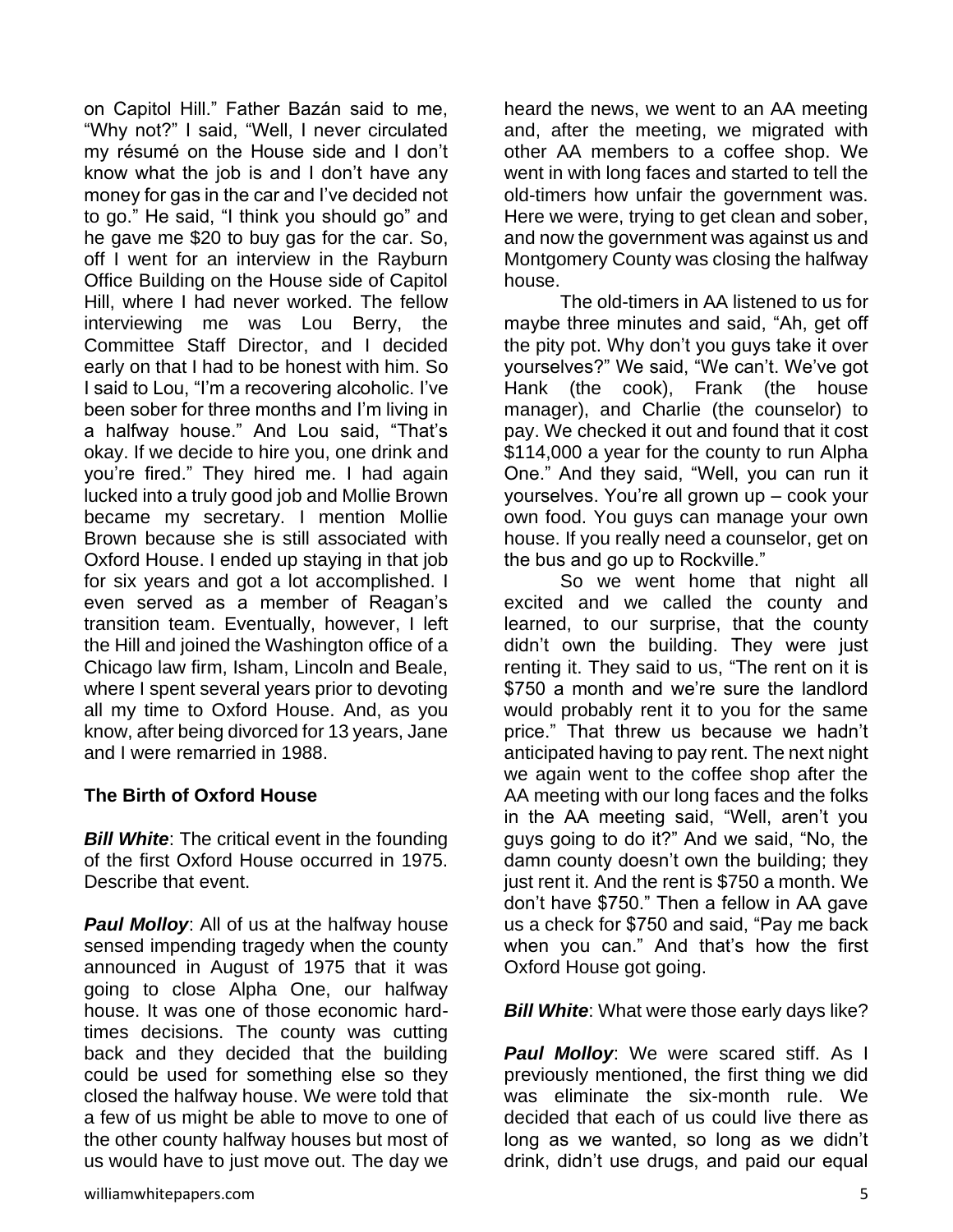share of expenses. I, of course, volunteered to pay half the rent since I had a good job on Capitol Hill. But everybody else said, "If we're going to run this as a democracy – one man, one vote –, then we all should pay the same amount. Otherwise, Molloy will want to be the big boss." That principle – that everyone pay an equal share – has continued to this day.

We decided that we needed to get advice from an old-timer in recovery so we invited Orlando Cullinan to visit the house and talk with us about it. Orlando got on a bus in Arlington, Vermont, and came down to Washington, DC and spent a few days with us. That visit gave us a good deal of confidence in what we were doing. When we raised the point that we didn't really trust each other that much, several of the guys said, "Molloy wants to be elected president. He wants to be the big deal." Somebody else said, "No, no, it's John. He wants to do it." Orlando said, "You know, I come from a small town in Vermont and we elect selectmen but have term limits for them. They have to be re-elected every year. Maybe you can have elections but also impose term limits. And so it was that in each Oxford House there are five officers – president, secretary, comptroller, treasurer, and chore coordinator. And each of these elected officials serves in a particular office for only six months. Then there has to be another election. In houses with only a few members, all or most all residents are elected to one of the offices, but none can hold the same office for more than six months at a time. That principle came from the notion that we could put up with any of us for six months and that, by limiting terms to no more than six months, we could discourage "bossism."

It also became clear that we needed to have a written manual that would lay out how we were going to operate. And that's where Mollie Brown came in because I would write out things and other guys in the house would suggest things and I'd bring it in to Mollie to type. Keep in mind that those were the days of typewriters, not computers so making changes was more difficult and time-consuming. I would bring the changed version home to the Oxford House at night and the guys would talk about it and we'd make more changes and we'd argue over it and then I'd again bring it to Mollie to type again. About the fourth time that Mollie typed it up, I said to her, "Why don't you come out and spend a little time at the Oxford House tonight so that you can get all the changes from the guys so that you won't have to keep re-typing this?"

So Mollie came with me to the Oxford House. I said to everyone, "Now, here's the woman who's typing this. Does anybody have any changes?" Nobody had any changes. I should also note that the Oxford House manual is substantially the same today as it was in 1975 when it was first written. People will read it and notice that we have only nine traditions although other things tend to parallel AA. We only have nine traditions because that's how many we'd gotten to when everyone agreed that there were no more changes. None of us wanted to rock the boat. I'm sure that if we had gone through more iterations of the manual that we might have eventually had 12 traditions, just like AA and NA, but we never made it to that.

## **Oxford House Expansion**

*Bill White*: How did the process of expanding Oxford Houses unfold?

**Paul Molloy:** That happened pretty quickly. After we got the first Oxford House going and were running it ourselves, we began to feel guilty because there were a lot of people who came to us and said, "We'd like to live there," but there was no room at the house. When we had initially decided the amount each of us would pay to cover rent and household expenses, we decided that each of us would pay \$25 a week. One of the guys in the house, Ed Case, had been elected Treasurer and in one of the early meetings, he said, "You know, when somebody leaves the house in the middle of the week, it's hard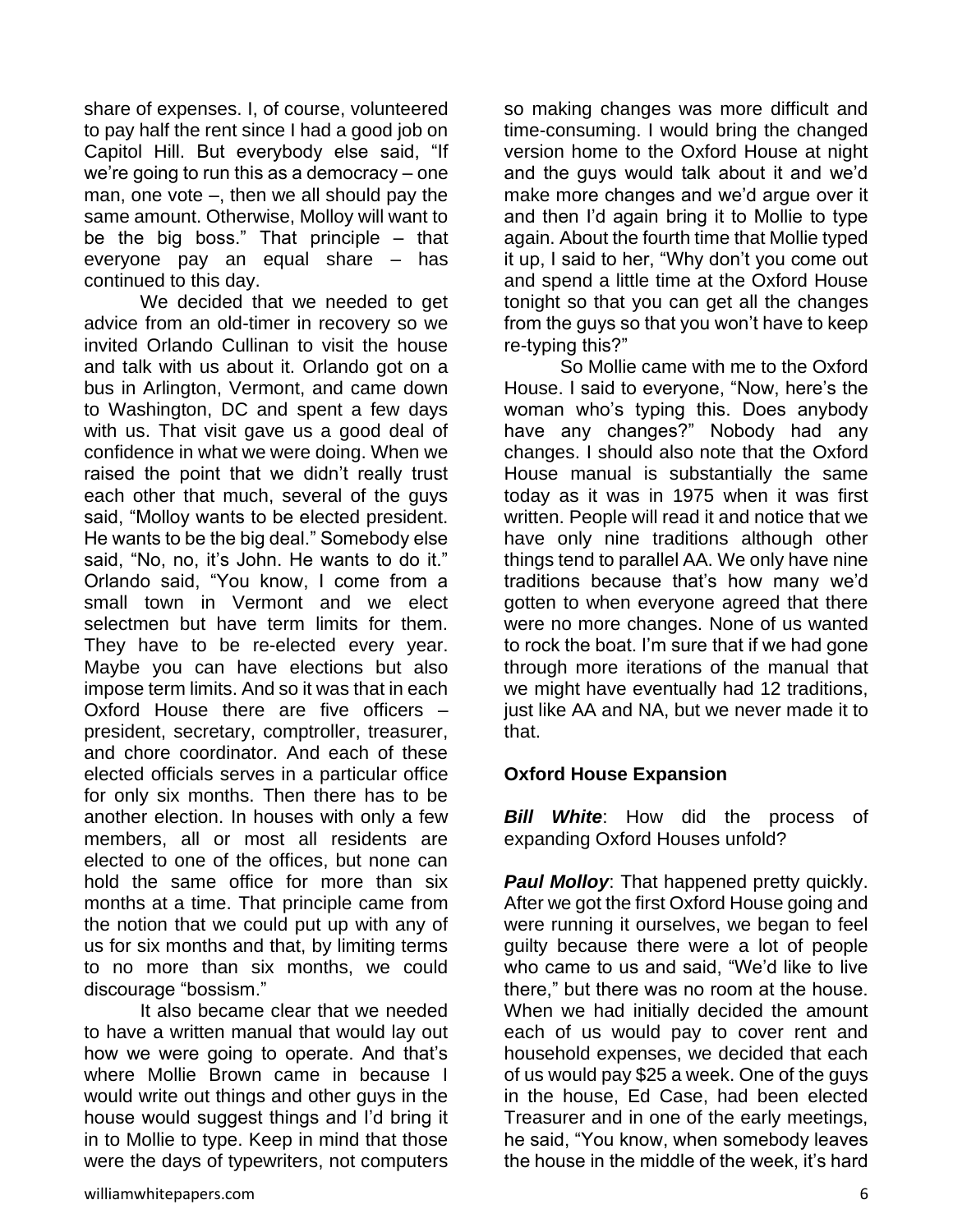to figure out exactly how much we owe him in unused rent. If we would change it to \$35 a week that would be \$5 a day and that would make it much easier to figure." And I must say, perhaps because of brain damage from alcoholism, we unanimously voted to raise our weekly share to \$35 so that it would be easier for Ed to figure. And because we did that, we accumulated a little extra money in the bank.

After 3 months, we had more than \$1,200 extra in our checking account. Several of us – John O'Neill, Jim Spellman and  $I -$  decided we should think about renting a second house. John was given the job of looking in the newspaper to find an available house and he found a house at 44<sup>th</sup> and Fessenden Street in Northwest Washington. We went to look at it and rented it. That became the second house. That house only lasted for a year, in part because it had eight men living in it and only one bathroom. Furthermore, the landlord lived in a dirt-floored cellar in the house and tended to ride his motorcycle around the house at 7 a.m. every morning. Round and round and round. So, after a year, the men living in that house decided they wanted to rent another house and they did. Technically, that was the first expansion of Oxford House. The Fessenden group then moved to a house at Huntington and Connecticut Avenue Northwest.

Few of us in those early days would have ever dreamed that there would be 1,577 houses in 2012 in the United States and in addition to that that there'd be 30 some houses in Canada, eight in Australia, two in Ghana, and one in Great Britain. Earlier this year, Jane and I traveled to Chile where I sat on an expert panel considering recovery housing. Other countries have also expressed interest.

#### **The Anti-Drug Abuse Act of 1988**

**Bill White:** To what do you attribute this growth?

*Paul Molloy:* It expanded partly because the basic model worked and partly because of some fortuitous events that fostered its growth. I left the Hill in 1981 and joined a law firm in 1981 but, because I'd been open about my own alcoholism and about Oxford House while I'd worked on the Hill, many Congressmen knew me and knew about Oxford House. My openness helped.

In 1986 costs associated with alcoholism, drug addiction and mental illness were very high. Most insurance companies were limiting what they would pay but in the 70s, insurance companies had paid an arm and a leg and found that people would just be recycled—into treatment, out of treatment, into treatment again, out of treatment. The constant relapsing was something that large self-insurers like General Motors were reluctant to support. Likewise, the railroad industry had become reluctant to continue to pay for repeated recycling in and out of treatment. Jim Florio, a Congressman from New Jersey, was on the Energy and Commerce Committee and he was looking at health insurance costs. He held a hearing and invited testimony from Oxford House representatives. Three of the 13 folks living in those first Oxford Houses, along with Susan Giovanni, Carlton Brown, and one other fellow, testified at the hearing about how Oxford Houses worked.

The Florio hearing was televised on C-Span and, shortly after Thanksgiving in 1987, I got a call from an Assistant U.S. Attorney in Kansas City, Missouri who had seen a C-Span rerun of the hearing. Kansas City had established a drug task force and he asked me to come to meet with the task force. I mentioned that we would need some financial support if we were to send someone to Kansas City to start houses and they came up with a \$25,000 grant for us to start houses there.

In 1988, Ed Madigan, a Congressman from Illinois, called me to say that Henry Waxman, Chairman of a House Subcommittee, and he were working on a piece of legislation that had originated in the Senate called "The Anti-Drug Abuse Act of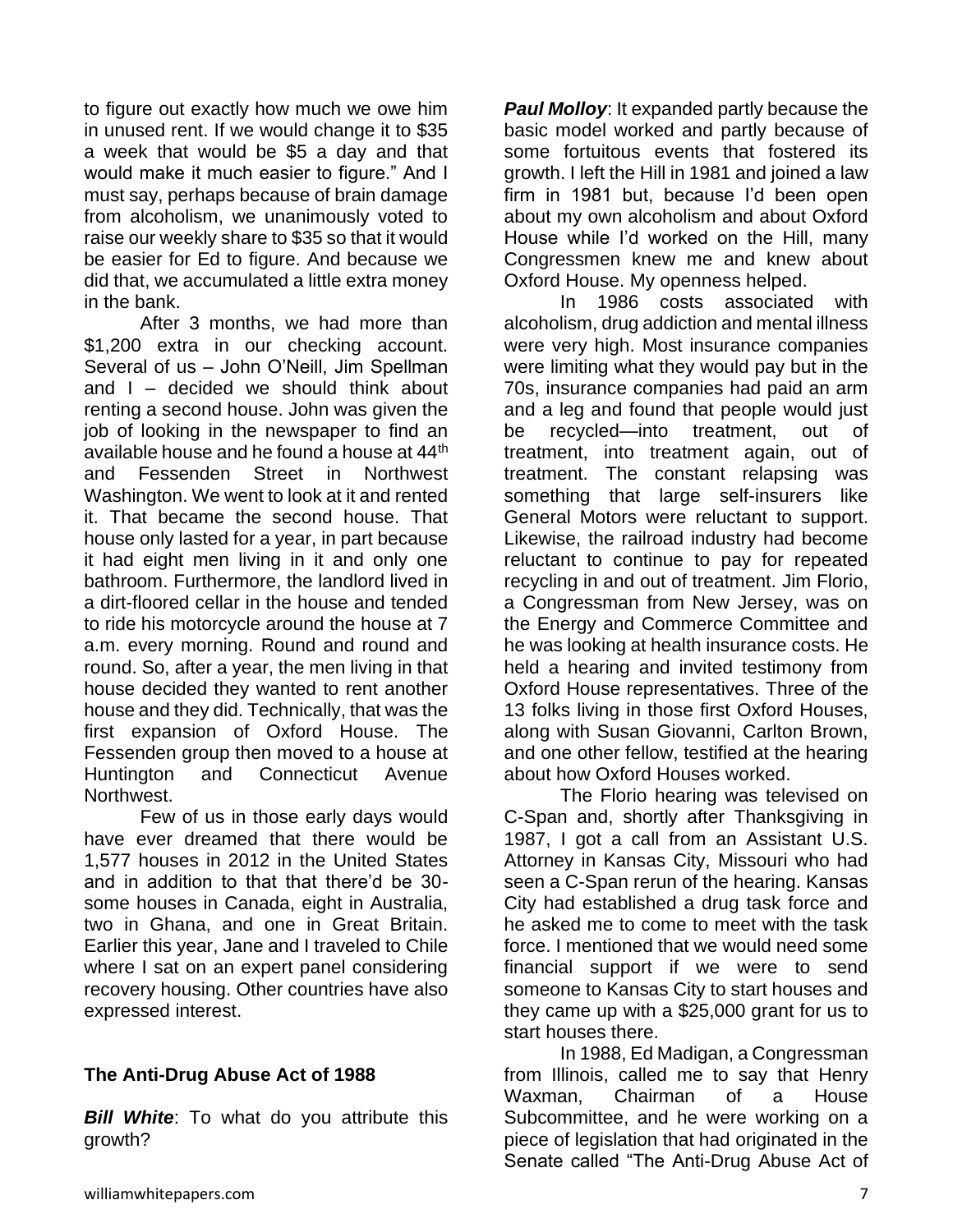1988." Mr. Madigan said, "Are you still working with Oxford House?" I explained that I was. He said that he'd like to put a little money into the Act so that he could get Oxford Houses going in Lincoln, Illinois in his district. I said, "Well, I'll have to talk to the Board of Directors." The Board of Directors of Oxford House at that time was made up of the presidents of each of the Oxford Houses. In 1988, there were 13 Oxford Houses, almost all of them in the DC area. I went to the board of 13 Presidents and told them of Madigan's proposition. Unanimously they said, "Paul, you're going to screw this up by getting the government involved." So I called Mr. Madigan and said, "You know, I've created a bunch of Black Barry Goldwaters (8 of the 13 presidents were African-American). They don't want anything to do with government so, thanks, but no thanks."

Mr. Madigan told Ronald Reagan the story about Oxford House and Reagan's comment was, "Golly gee, does Nancy know about this?" As soon as she heard about it, she asked Dr. Ian McDonald, a drug expert working in the Reagan White House, to visit an Oxford House. In August of 1988, he visited Oxford House Northampton. First, he asked the residents if they wouldn't like a little federal aid to get more houses. And they said, "No, Paul Molloy's going to screw this up by getting the government involved." So the next thing McDonald asked them was, "When did you last have a vacancy?" And they explained they'd had a vacancy in March. And he asked, "How many people applied for the vacancy?" The folks in the house told him, "23 or 24." He said, "Well, what happened to the others that didn't get accepted?" They said, "We have no idea. We only had one vacancy. One guy came and he's been here ever since." So McDonald said to them, "I thought the way this operated is when you fill one house, half a dozen of you would go and rent another house. That way you would expand the number of Oxford Houses." And they said, "Yes, but it takes us about 2 years to save \$5,000, the amount needed to rent a house in this neighborhood. McDonald then said,

"Well, what if there was a little revolving loan fund? Would you guys use the loan fund for the increased number of houses?" And there seemed to be a consensus that as long as it would be a loan fund, it would probably be okay."

It was from that idea that the 1988 Anti-Drug Abuse Act included a provision that required states that received federal block grants for alcoholism, drug addiction, or mental illness to set up a \$100,000 revolving loan fund through which groups of 6 or more recovering people could borrow up to \$4,000 to rent a house. Section 2056 of the law spelled out the exact same criteria found in the Oxford House model. That was a significant catalyst for expansion.

The Act got the attention of the states. In 1988, four state Directors of alcohol and drug agencies were in recovery themselves and they were the ones most interested in supporting the Oxford House concept and encouraging the development of Oxford Houses in their states. They understood the value of "letting the inmates run the asylum." However, those who were professionals in the field but not in recovery doubted very much that recovering alcoholics and drug addicts could manage such an enterprise, and many were very reluctant to start the program in their states.

Shortly after enactment of the Anti-Drug Abuse Act in 1988, I got a call from a fellow from New Jersey who was on the Governor's Commission and had been one of the founders of NASADAD (National Association of State Alcohol/Drug Abuse Directors). It was Riley Regan and he asked, "Are you the Paul Molloy who lived at Fiddler Lane, that first Oxford House in Silver Spring back in the 70s?" I assured him that I was the same person. I had first run into Riley in 1975 when Riley was with Montgomery County and had gotten a lot of feedback from the three existing regular halfway houses in the county that this new Oxford House was a firetrap and that it was in trouble. One after another the fire inspectors and the environmental people would come to the Oxford House. Finally, Riley came to visit the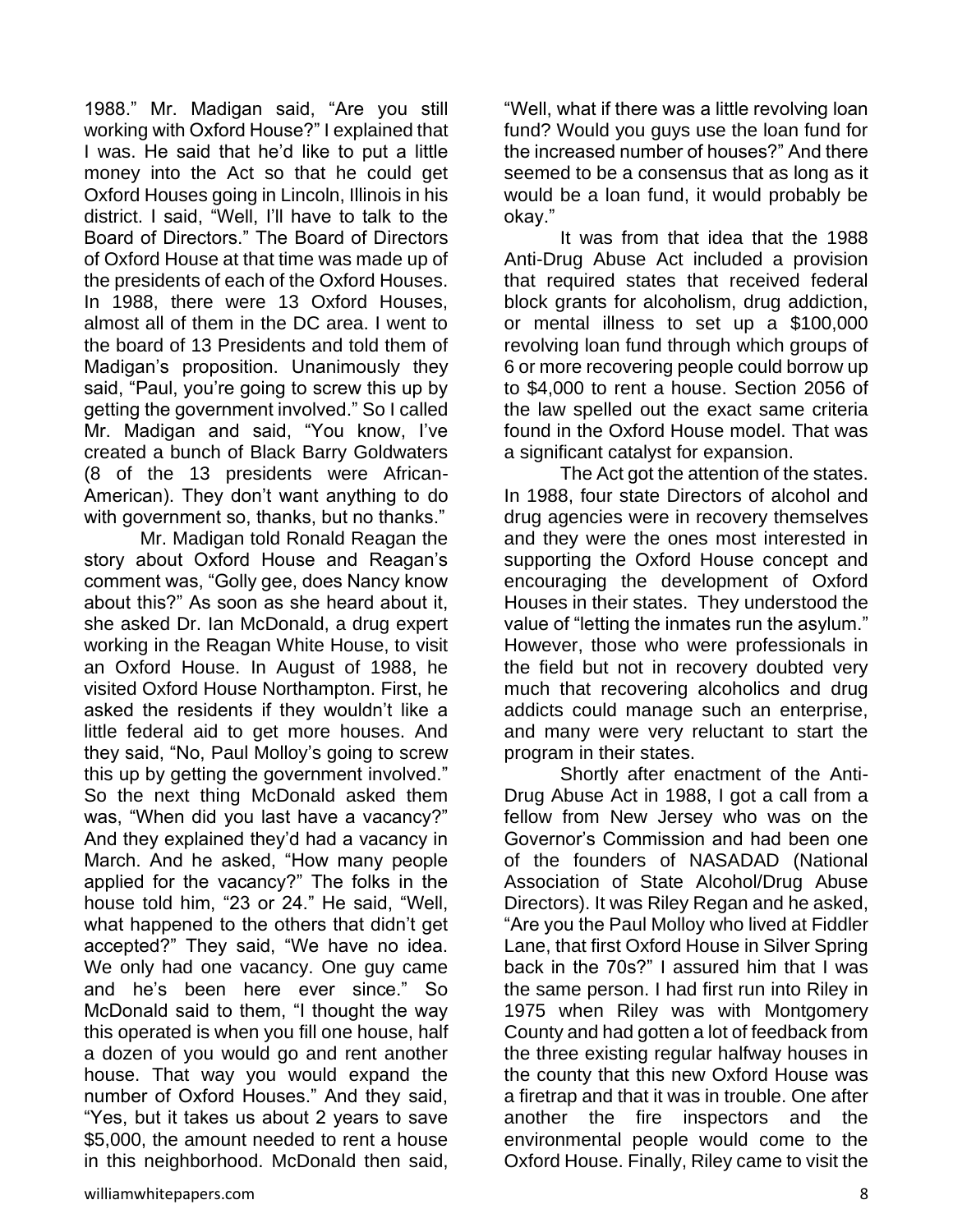house; he was enthralled and totally loved the idea that the 13 of us were living together and throwing out anyone who drank or used drugs and that we were sharing expenses. So, he went back and said, "Leave those guys alone. If they don't do anything else other than get themselves clean and sober, they're not harming anybody." And so he was our savior at that point.

Riley asked whether I was responsible for the loan fund provision in the Anti-Drug Abuse Act and said, "All my buddies at NASADAD want to get Congress to repeal this mandate." I told him the story of how the provision came about. I also mentioned that, as a Republican, I was against mandates and told him that it had become a mandate only because Chairman John Dingle of the House Energy and Commerce Committee had said, "Unless you make it a mandate, the states won't pay any attention." "Well," Riley said, "I'm going to tell my friends who are members of NASADAD to lay off and give this thing a chance."

Riley also said that he'd like to try some Oxford Houses in New Jersey and asked me to come up and talk about doing so. So we got into the car and went to New Jersey. By that time, the Washington Post had taken interest in doing an article. They assigned Peter Carlson to do an article which ran in the Sunday Magazine -- it's on the Oxford House website at [www.oxfordhouse.org](http://www.oxfordhouse.org/) under "Publications." It was a good article and it talked about our going up to New Jersey to talk to Riley and his people about Oxford House. We said we would be willing to give a helping hand but we needed some money to do so because we would have to take somebody who'd lived in an Oxford House, teach them how to find another house, and send them to New Jersey. Riley agreed and got us a \$40,000 grant. We soon began opening Oxford Houses in New Jersey.

Another catalyst for expansion was the appearance in 1991 of a very favorable story about Oxford House on the CBS television program, *60 Minutes*. Here's how that came about. My friend Maurice Rosenblatt called me one morning in January 1991 and asked me to join him and Eric Sevareid, the distinguished CBS journalist, for lunch at the COSMOS Club – a hundred year old private social club in Washington, D.C. for men (and for women beginning in 1988) distinguished in science, literature and the arts. During the lunch, Maurice, Eric and I "solved" all the major issues facing the world. At the end of lunch over our second cup of coffee, Maurice said, "Paul, tell Eric about Oxford House." I did and as I finished, Sevareid, in his deep authoritative voice, said, "Maurice, that is the missing link. You know my first wife was an alcoholic and I sent her to treatment a dozen times. Each time she came home she would only stay sober a few weeks and soon she would again have to go into treatment."

Within a few days, I got a call from a producer at CBS *60 Minutes* asking if they could do a segment about Oxford House. I explained I would have to clear it with the houses but thought it was a wonderful idea. When I approached the house members and alumni, some had reservations. We had kept a low pretty low profile up to that time. We had modeled ourselves on Alcoholics Anonymous. Moreover, we knew that AA had experienced some bad publicity in its early days as self-promoters in the program had sought publicity and had then returned to drinking. Within a few weeks, however, a majority of the houses agreed that Oxford House was secure enough to weather any storm that might follow such publicity. They also agreed that each of the approximately 200 houses could decide whether or not to participate if asked. Ultimately, most houses were willing to share their experiences for the purpose of encouraging the expansion of the network of Oxford Houses.

The *60 Minutes* program aired May 5, 1991 on the CBS network. Thousands of phone calls followed the broadcast. A number of Oxford House residents manned the phones and did the best they could to answer questions from relatives of alcoholics and drug addicts and some addicts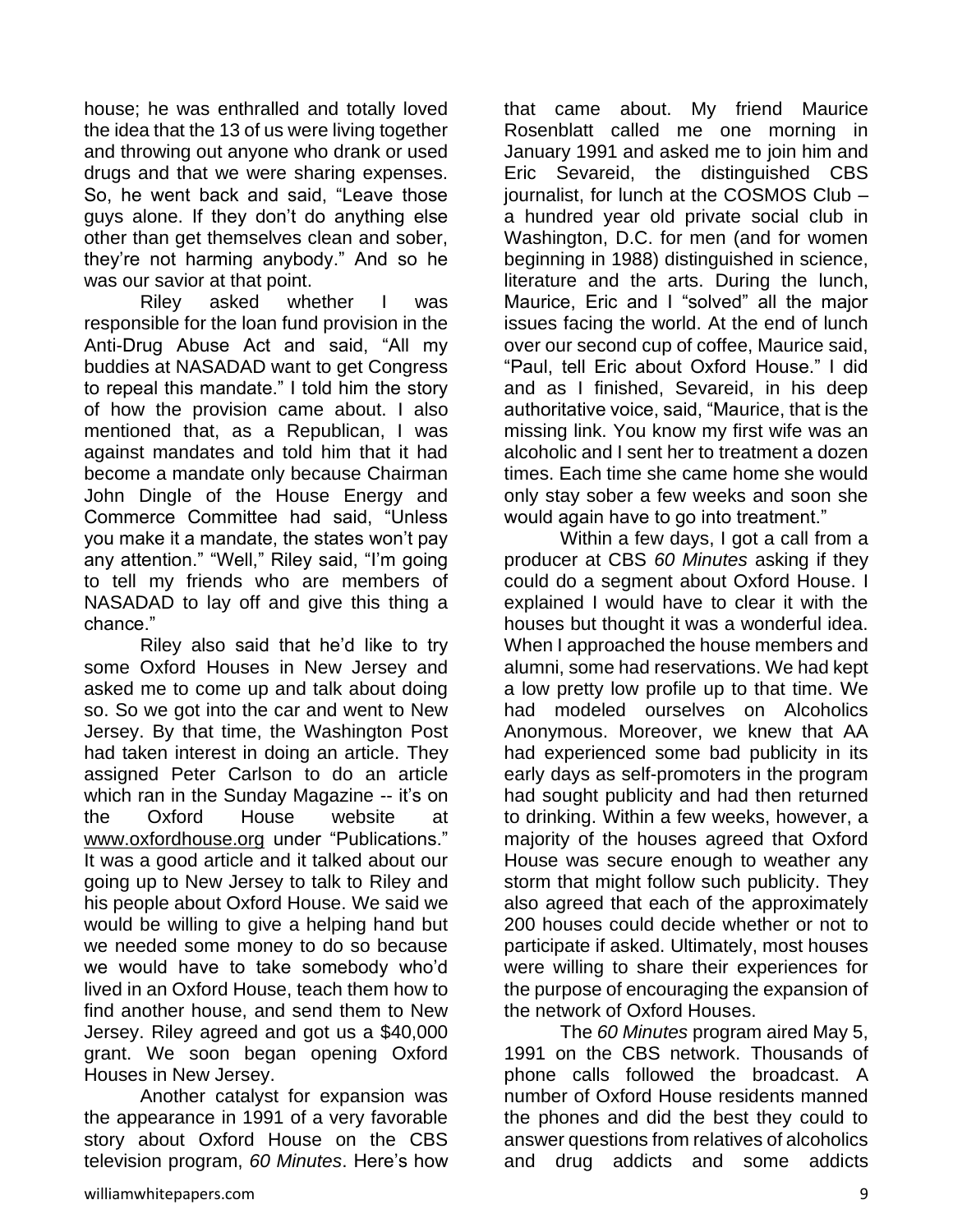themselves. Most callers wanted to know how to start an Oxford House or how family members could get in one. One call was different. It came from Leonard Jason, Ph.D., a professor of psychology at DePaul University in Chicago. Dr. Jason had lots of questions about Oxford House and expressed his interest in how communities are formed to serve various mutual needs. Specifically, he asked if the men and women in Oxford Houses would be willing to participate in scientific studies to better understand the process of long-term recovery. His field of psychology was community psychology, and he was curious about Oxford Houses as a result of his viewing of the *60 Minutes* program. Within weeks, Dr. Jason and his colleagues were visiting Oxford Houses and learning a lot about the program. This led to the beginning of what is now a substantial body of independent academic research on the Oxford House program and its residents.

Andrea, Ilona, Mark, Steve, and all the other Oxford House residents and alumni who had made it into the 10-minute program segment were hailed as TV stars at AA and NA meetings throughout the DC area. Fortythree residents and alumni appeared in the segment albeit some had only cameo appearances. Before the program was filmed, everyone feared the worst – immediate relapse by the participants following the airing of the program, thereby giving Oxford House a black eye. That did not happen.

Copies of the Oxford House *60 Minutes* segment DVD are in all Oxford Houses. Each of the 1,579 Oxford Houses play it so much for new house members that most Oxford House residents learn the lines in the program by heart. If "Play it again, Sam" is the most quoted line from Casablanca, Andrea saying, "Do you know who I am?" when her house colleagues voted her treasurer of the house is probably the most quoted line from the Oxford House *60 Minutes* segment.

Oxford House has also been helped by many others who have spread the word about the program. I would be remiss if I did not also emphasize the very positive impact that your discussion of Oxford House in your book, *Slaying the Dragon*, has had.

Of course, expansion happened not because of the *60 Minutes* exposure or other publicity but because the concept and system of operation underlying Oxford House produces results. It works. The results are tangible on a case-by-case basis. The following hypothetical describes a typical sequence of events. Let's assume that John has been accepted into an Oxford House. Initially he doesn't drink or use drugs because he is fearful that he will be caught and expelled from the house by his peers. Initially he "plays the game" because his peers pressure him to participate in house meetings and house affairs. Soon a vacancy in the house occurs and John is asked to vote on whether or not the group should accept a new applicant. John will probably try to avoid making a decision. "You guys decide," he will say. "I am new. You fellows know best." His roommates will not let him avoid making a decision. "Everyone has to vote," they will tell him. In Oxford House, everyone participates. Reluctantly John will vote "yes" and at that moment, he begins to assume the role of being a role model. He now will postpone taking a drink or using a drug both because he doesn't want to be thrown out and have to find another place to live, and also because he doesn't want to set a bad example for the new guy he just voted into the house. This process of being sucked into a mutually dependent group will go on and on. Each new person voted in and each decision John makes on ordinary house matters will lay a stronger foundation from which to develop such comfortable sobriety that a return to active drug use becomes unlikely. Slowly, but surely, the new habit of sobriety without relapse is setting in. The hidden power of peer support promoting good habits will become the sure path to long-term recovery.

The reason we know that it works is because of the research that has been done. Dr. Jason's early interest in Oxford House as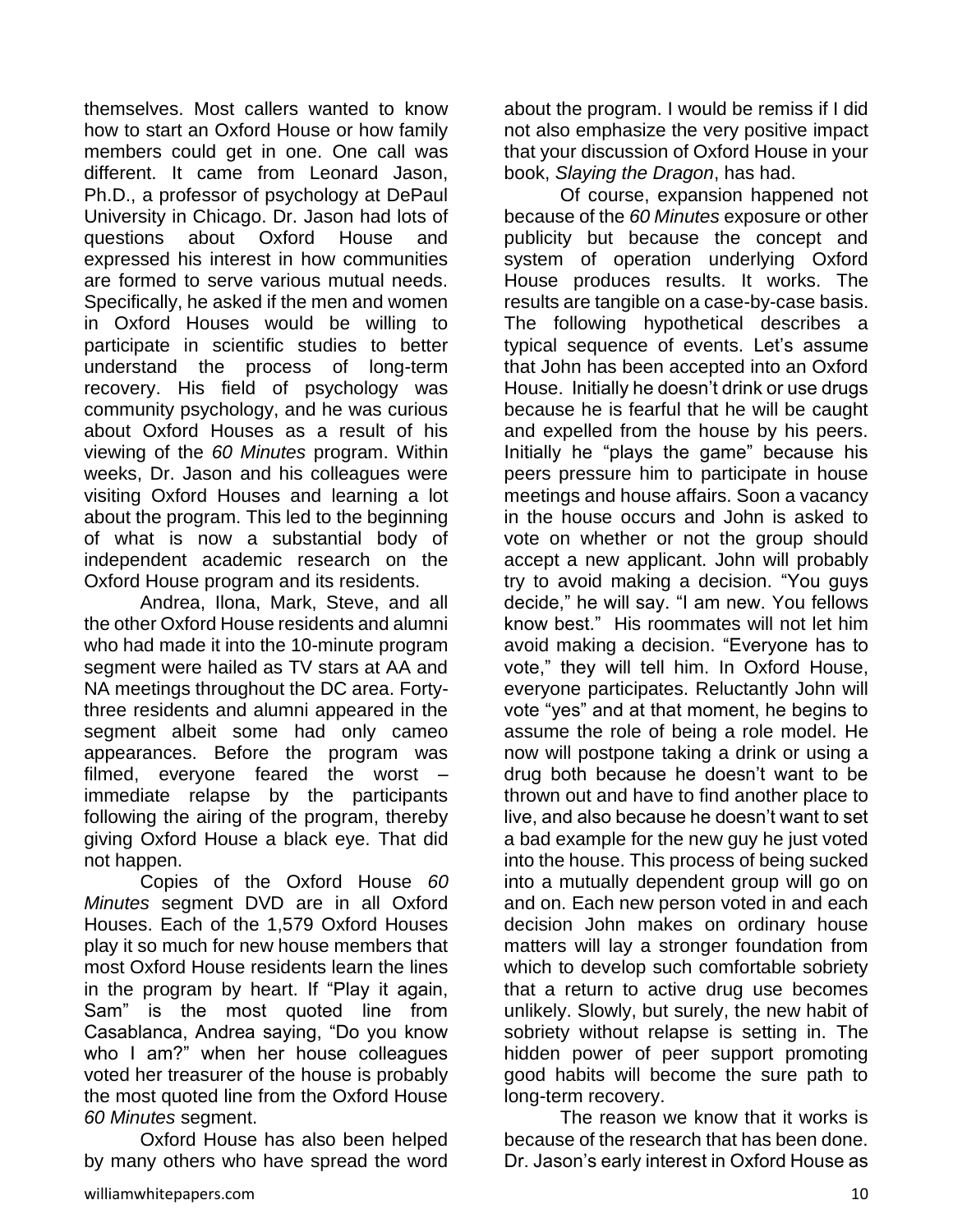a result of the *60 Minutes* program has continued year in and year out and he and his group have produced many peerreviewed studies, much of which has been funded by NIDA (National Institute on Drug Abuse) and NIAAA (National Institute on Alcoholism and Alcohol Abuse).

#### **Confronting NIMBY**

*Bill White*: Were there problems locating Oxford Houses in those days?

**Paul Molloy:** Yes, we had trouble renting houses, and we encountered zoning problems. One example was when we started opening houses in Kansas City. I had sent Nkosi Haleem to open houses there. I would call Nkosi several times a day and I'd set up the ground rules for how to find a house. First, he had to be honest about the fact that the house was for a group of recovering alcoholics and drug addicts. Second, it had to be rented at fair market value. Third, the lease from the landlord had to be for at least two years because if we were going to loan the house start-up money, we wanted to make sure it would be around for at least two years in order to get the money paid back. So Nkosi would call me day after day and say that he had no luck. One day, he called me and said he was getting lots of rejections. He said he didn't know whether the rejections were because he told them it was to be a residence for recovering alcoholics and drug addicts or because he was African-American.

When I was in Kansas City sometime earlier, I had met Dennis, an FBI agent who was in recovery and had been in AA for 25 years. Dennis had said he would be willing to help us any way he could. So one day when Nkosi called me and reported he had gone to the house and the landlords had said that it wasn't for rent, I called Dennis and asked for his help. That afternoon, Dennis and Nkosi went back to the house on Harrison Street. Dennis told them who he was and that he worked for the FBI and said that they wanted to rent the house. And with

that, the house was rented and became the first Oxford House in Kansas City. It also became a lesson to us that we sometimes had to be persistent and we often had to use creativity in order to get the job done.

*Bill White:* Could you describe how you responded legally to challenges faced by new Oxford Houses?

*Paul Molloy***:** I knew from the beginning that I would need help from other lawyers. We discovered that Steve Polin, one of the guys living in an Oxford House, had gone through law school, passed the bar, but was then arrested for distributing cocaine and ended up in an Oxford House after he was released from prison. So I talked to him and hired him. He retook the exam, passed, and was admitted to the bar. He still works for us now as a part-time consultant under different terms, but for three years he worked for us full time and became an expert on handicapped individuals and zoning laws. We began to win cases—nearly every one that we fought—and at one point, we were in more than 20 Federal Court jurisdictions. Not even IBM gets entangled like that. Over the years we have been fortunate to get litigation help from many lawyers in the private bar, in the Justice Department, in HUD, and from organizations including the ACLU, the Bazelon Mental Health Center, and the Washington Lawyers Committee for Civil Rights.

**Bill White:** Describe how these legal cases originated.

*Paul Molloy***:** We never asked permission before we moved in. We simply rented a house and moved in, just like an ordinary family. When a town would respond by putting fines on our landlord for violating local zoning, we would go to Federal Court and ask for a temporary restraining order and also ask the court to order the city to make a reasonable accommodation. The reasonable accommodation would be based on the fact that recovering individuals had a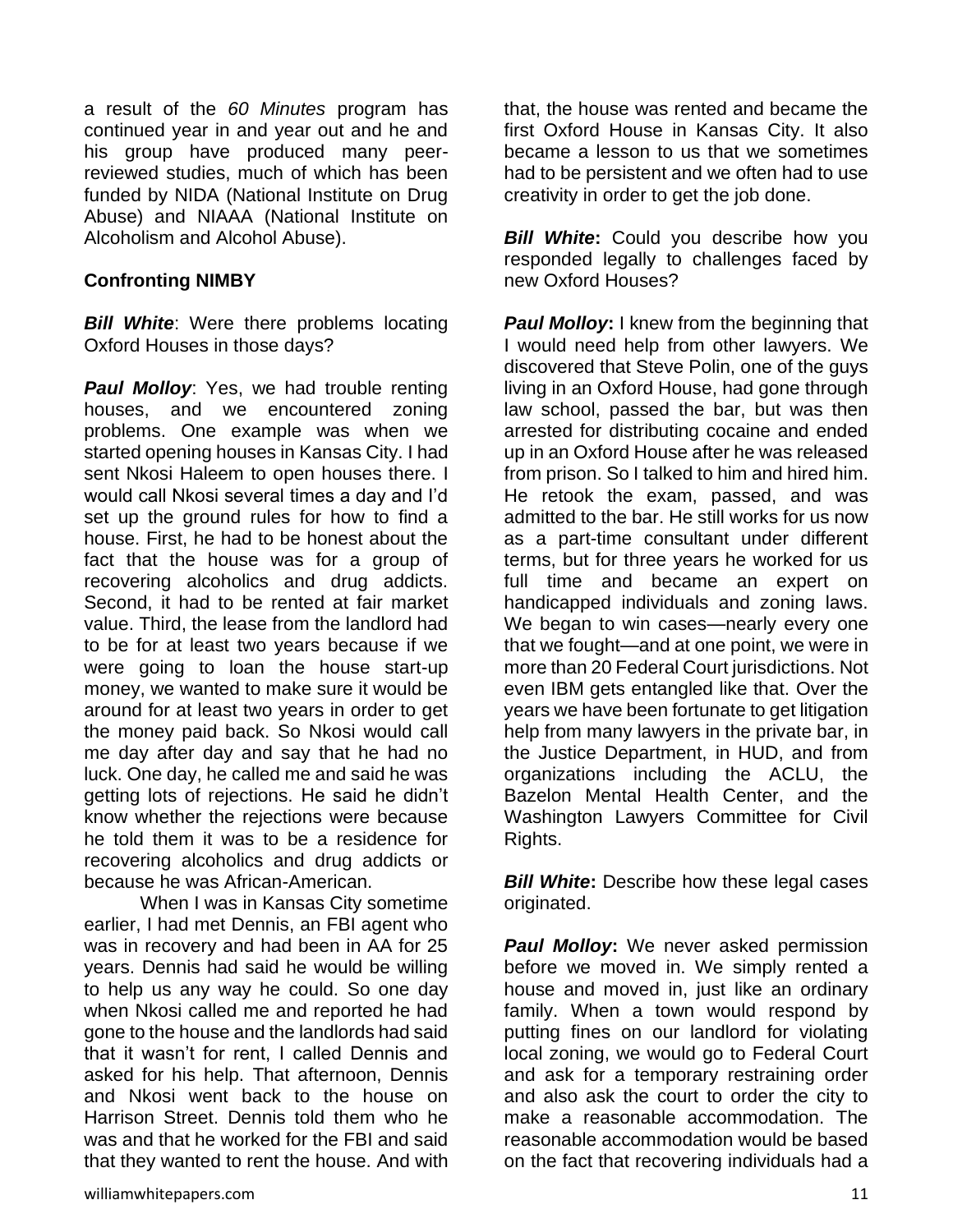better chance of recovery if they lived together and helped each other stay clean and sober. We had taken the principles and the philosophy of Alcoholics Anonymous, applied it to the Oxford House model of living together and keeping the place alcohol- and drug-free, and we were pretty successful at doing that. Jurisdiction after jurisdiction would argue that alcoholics and drug addicts were not really handicapped and that we were misusing the law, but we always prevailed.

We were fortunate, first of all, that the Federal Fair Housing Act had been amended in 1988 to expand the protection against discrimination to handicapped individuals. In brief, this required localities to make a "reasonable accommodation" for handicapped individuals. Since I believe that alcoholism and drug addiction are diseases, I believe that such individuals fall within the definition of "handicapped" under the Act. As we began expansion, this concept was just a theory and required a good deal of litigation until the U. S. Supreme Court agreed with this position in a case involving Oxford House.

*Bill White***:** Talk about some of the legal cases.

*Paul Molloy***:** We've had a lot of them. In New Jersey, the going got tough early on. We rented a house in Plainfield, New Jersey. I got a call on a Friday from a man who was living in the Plainfield Oxford House who told me that the city had served them with papers that said they had to abandon the house no later than the following Tuesday. Furthermore, the city was going to the state court in Elizabeth, on Monday to seek an injunction and a court order forcing us out. I said that I'd come up on Amtrak Monday morning. When I arrived and got to the courthouse, the trial had already started. The six guys from the Oxford House in Plainfield were sitting in the front pew at the courthouse. I walked up front and said, "Your Honor, my name's *Paul Molloy* and I'm with Oxford House." He said, "Are you a lawyer?"

and I said, "Yes, but I'm not licensed to practice in New Jersey." He said, "Well, sit down then and be quiet." About the fourth time I got up, the judge had the marshal arrest me. Then I said to the fellows from the Oxford House, "Call Riley." They called Riley and the next morning while we were bringing an action in Federal Court to stop the state court, the judge recused himself from the case. A couple years ago, Riley was speaking at an Oxford House Convention and mentioned that he had called the judge and reaffirmed that he was in support of Oxford House and the judge had backed off. It was sort of a first lesson of how politics sometimes get involved in litigation. With other situations we faced in New Jersey, some resolved themselves quickly and some did not.

In Cherry Hill, we rented a house and then-Governor Florio called me and said he was very supportive of Oxford House but would I please go talk to the Mayor in Cherry Hill because she is really up in arms over this house. I did so and she asked: "Why in heaven's name would you pick Cherry Hill to rent a house to be an Oxford House?" I explained that, driving up the New Jersey turnpike, there's a big water tower that says, "Cherry Hill welcomes you" and I took it at face value. She wasn't very amused but the court eventually held that we had a right to be in Cherry Hill because recovering alcoholics and drug addicts are considered handicapped under the Federal Fair Housing Act Amendments.

In 1988, the same year that the Anti-Drug Abuse Act was passed, the Federal Fair Housing Act had been amended. The Federal Fair Housing Act had first been passed in1964 but its effectiveness had been limited. While it prohibited discrimination in the sale and rental of housing on the base of race, color or creed, each person who was discriminated against had to pursue that matter himself or herself. That wasn't a very effective remedy. In 1988, the law was strengthened to require the Department of Housing and Urban Development to begin investigations upon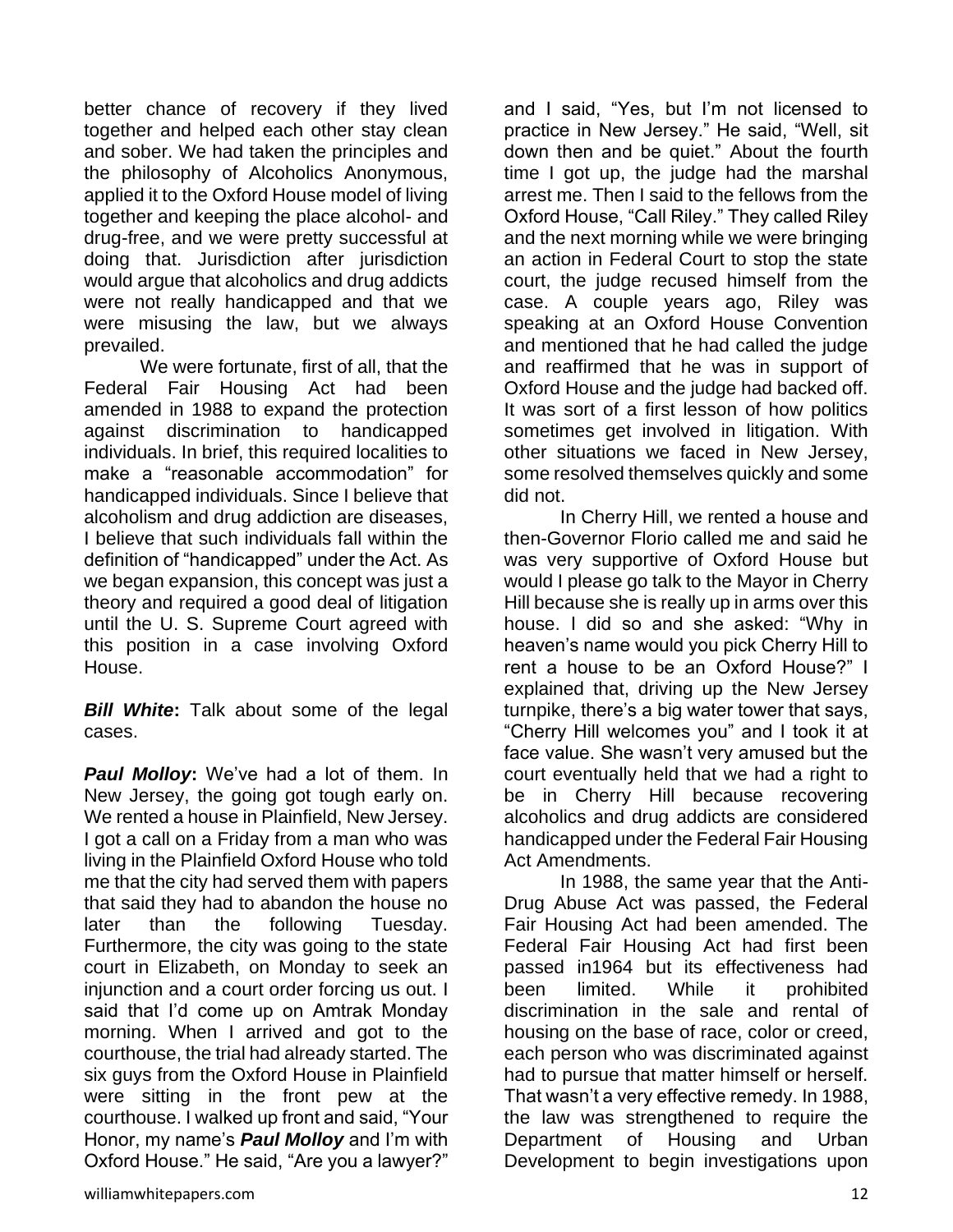the allegation of any discrimination and it gave the Justice Department the right to go in on behalf of those who were being discriminated against.

In Audubon, New Jersey, we rented a house and moved 8 African-American women from Camden into the house. After the residents were subject to considerable harassment by the town and its citizens and following a public hearing, we contacted the Justice Department and Justice joined us in defending this and other cases. The Audubon case was in Federal Court for roughly 2-1/2 years with the depositions and the discovery that was involved. At the end of 2-1/2 years, the judge decided in our favor and insisted that each of the women get \$5,000 for the inconvenience and hardship caused by the jurisdiction. Every one of the women took the money and relapsed, even though they had stayed clean and sober for 2-1/2 years. A lesson was learned. We are now careful to tell judges not to give Oxford House or Oxford House residents any money and to just pay the attorneys' fees as the law requires. All we want is the right to live in any neighborhood just like an ordinary family.

At one point, there were lots of Oxford House cases in Federal Courts all across the country, including one in the city of Edmunds, Washington. The Ninth Circuit affirmed a lower court decision that held that 11 men had the right to be living in a house in the city of Edmunds, Washington. The landlord of the house, a fellow who had been in the Marine Corps and had worked in the Nixon White House as part of the Marine Band, had given music lessons to neighbors of the house but he lived in another house in Edmunds. Many of the neighbors pulled their children out of his music lessons because he and his wife were renting this house as an Oxford House. After the Ninth Circuit made its decision, the Supreme Court granted certiorari to hear the case (*City of Edmunds, Washington v. Oxford House, Inc.*, 514 U. S. 1776 (1995)). The issue was whether or not the Federal Fair Housing Act considered recovering alcoholics and drug addicts to be

However, the problem with "not in my backyard" did not go away. Cities used other means to try to prevent Oxford House from locating in good neighborhoods. For example, two days after 9/11, there wasn't an airplane flying in the country and we had a case scheduled for Federal Court in Waterbury, Connecticut. We called the court, noting that there were no airplanes flying, that the country had just been attacked, and asked if there couldn't be a continuance in this case. The judge said, "Absolutely not. We can't let these terrorists dictate when Federal Courts will meet. The case will go forward on 9-13." And so it was that Steve Polin and I left Washington and drove up the New Jersey Turnpike and up to Palisades Parkway, where, looking across to New York City, we could see the buildings still smoldering. We arrived in Waterbury, Connecticut on the evening of September 12<sup>th</sup>, ready for trial to begin on September 13th .

One of our witnesses scheduled to testify about the need for making reasonable accommodation and the benefits of recovering alcoholics and drug addicts living together, helping each other stay clean and sober was Riley Regan. Riley was then living in Indiana. Since no planes were flying, Riley drove from Indiana to Waterbury in his little Geo. On the morning of 9-13 as the trial began, I looked around the courtroom and counted 14 lawyers – not only our lawyers but lawyers representing the state of Connecticut, and the Fire Marshal of the state of Connecticut, the city of New Haven, Fire Marshal for the City of New Haven. All the argument was over whether or not seven individuals could live in a house in West Haven, Connecticut without a sprinkler system. There was no requirement that houses rented to families had to have sprinkler systems but here, the state, the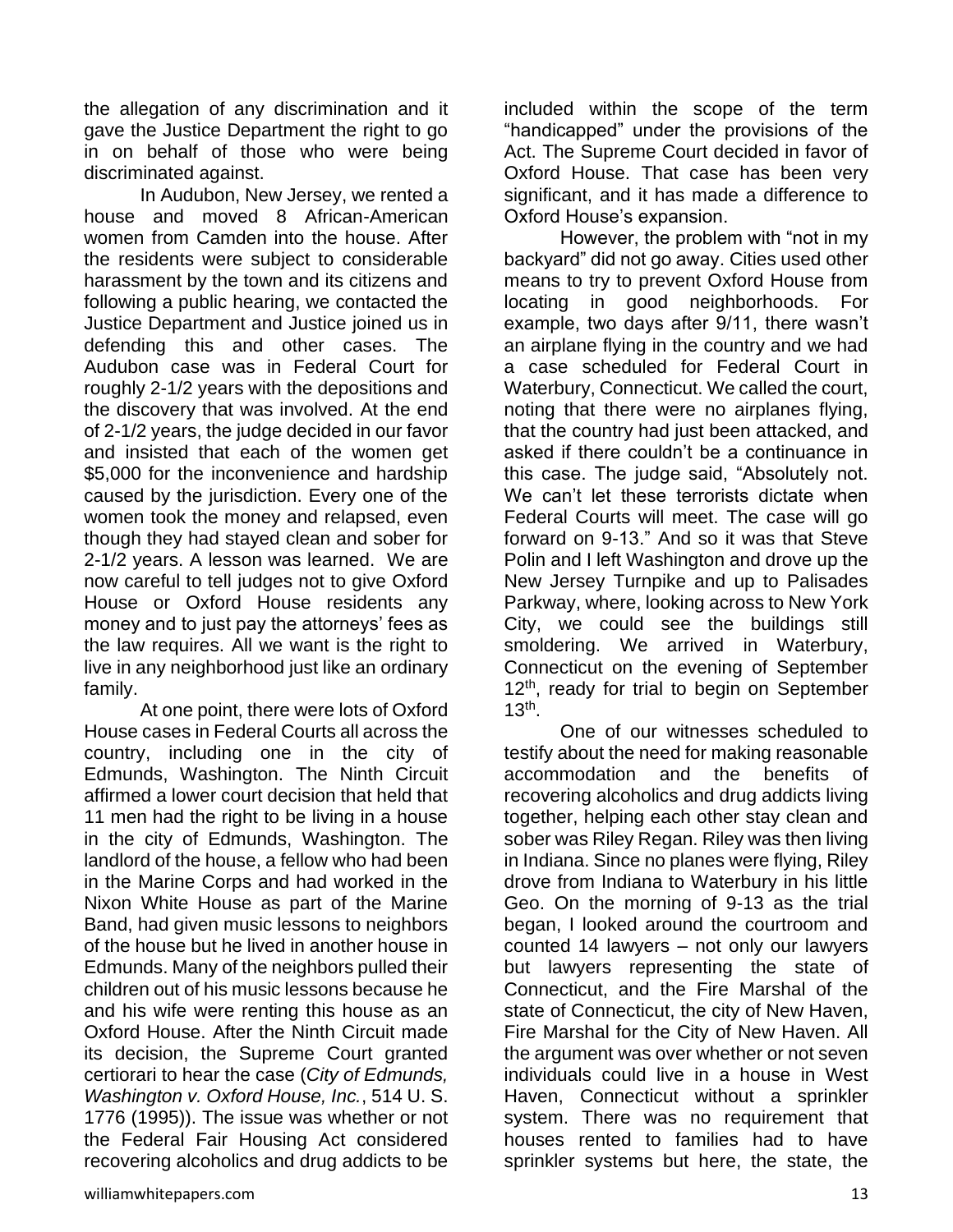city, and the county were arguing that, since this was a house for recovering alcoholics and drug addicts, there needed to be a sprinkler system.

Fortunately, the judge, who formerly sat on the Second Circuit and had reached senior status, wrote a lengthy opinion upholding the right under the Federal Fair Housing Act for a group of individuals living together to expect to be treated exactly the same as a family. He also found that the discrimination against them was very severe and that this discriminatory behavior was so great that treble damages should be paid. The Second Circuit overruled the treble damages part of the case but it upheld the point that every single jurisdiction has to treat Oxford House groups exactly the same as a family renting a house would be treated.

These are just a few examples of the many cases in which we have prevailed. Oxford House is fortunate in that many of its members are lawyers in recovery and willing to take the time and effort to pursue all the cases that have paved the way for the existence of Oxford Houses in 44 of the 50 states. And, as noted previously, we have had legal help from a variety of public and private sources.

*Bill White***:** Aside from the legal problems, what does it take to open an Oxford House?

*Paul Molloy***:** The formula for opening Oxford Houses has become pretty cookiecutter. We've discovered three things are needed: a start-up loan fund, trained outreach workers, and a philosophy of tough love. A loan fund permits a house to get a start-up loan to pay the first month's rent and the security deposit, then the house pay it back over time. Oxford Houses don't start by themselves; we use trained workers to start them and teach newcomers the system of operations. Outreach workers start houses but they aren't house managers – all Oxford Houses are autonomous – but they serve a critical role in teaching the system and passing along their experience. The philosophy of tough love is the third item –

Oxford House does not tolerate any use of alcohol or drugs by residents. Oxford House truly believes that relapse is not part of the disease and can be avoided. Much of the Oxford House program is modeled on AA – and has been called "AA in a house" – but the more complex structure of Oxford House requires that it take a tougher stance on relapse than does AA. There's a saying in AA that all you need to start a new meeting is two individuals with resentment and a coffeepot. Living together in an Oxford House involves a lot more social interaction. Residents have to put up with each person day in and day out. In an AA meeting, if somebody shows up drunk, as long as they don't create a disturbance, they can stay at the meeting. Then, after the meeting, members explain to the individual that the program really works best if you don't drink and that he or she should try to come sober the next time. In an Oxford House, one relapse results in an expulsion and it has to result in an expulsion because if that didn't happen, suddenly there would be two or more people drinking and it would become a "drunk house" instead of a "sober house." And so there's a distinct difference. It's a philosophy of tough love, a philosophy of having to follow distinct rules.

## **OH Administrative Structure**

*Bill White:* Paul, could you to describe the administrative structure and staffing pattern of Oxford House?

*Paul Molloy***:** In the beginning, Oxford House had no need for an umbrella organization. Each house was self-run and self-supported. We quickly developed a process within each house by which officers were elected. In many ways, it was similar to a cross between a fraternity house and a New England town meeting.

From 1975 to 1988, there were only 13 Oxford Houses. The Oxford House Board, which came about because we incorporated to give ourselves some confidence, was made up of the Presidents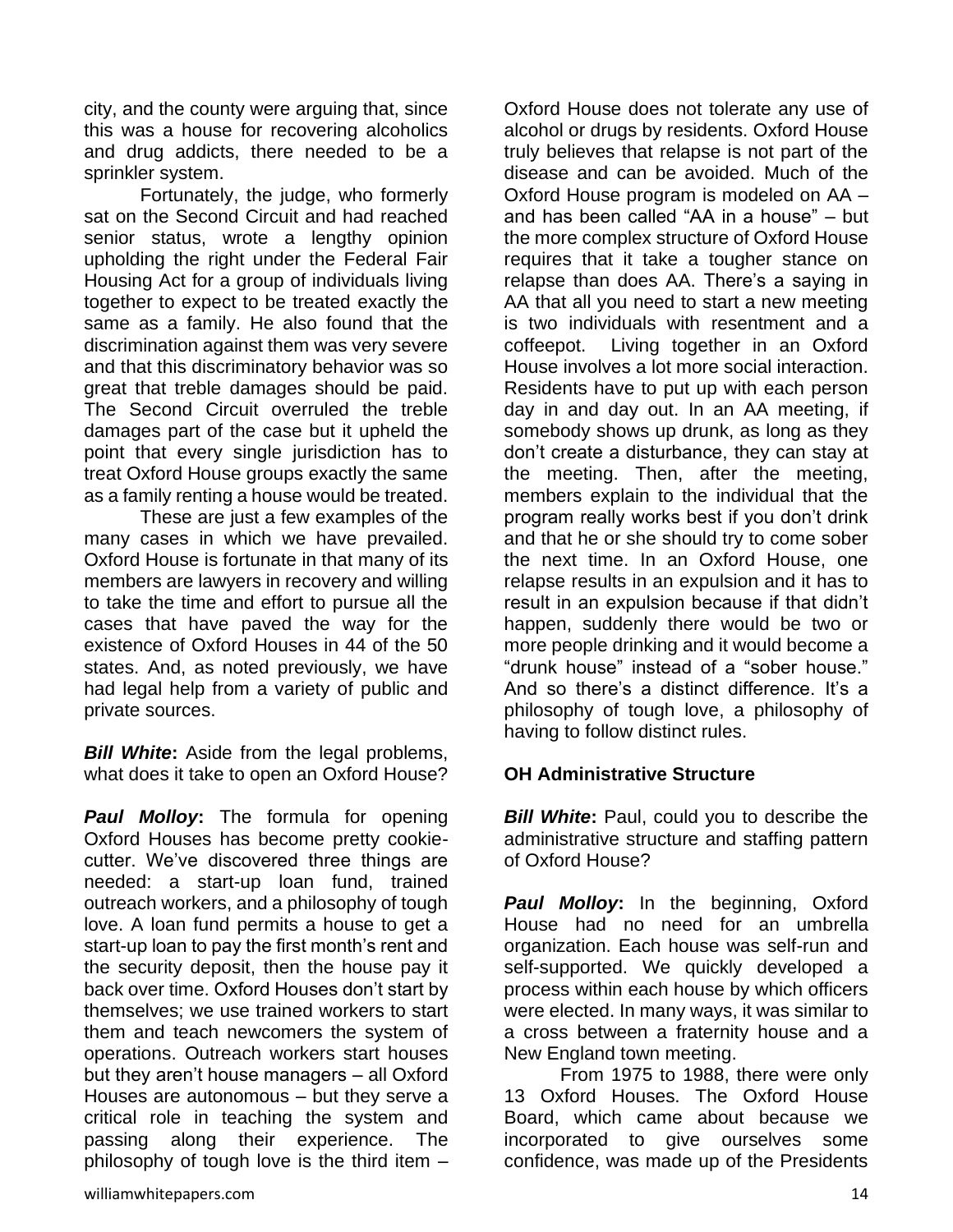of each of the 13 houses. The Board would change every 6 months because of the ongoing elections in each house. The only central office we had was in my basement, and the only help we had was provided by Mollie Brown, who was donating her time.

We learned quickly that we had to have some kind of office in order to provide charters for these houses that were starting. We already had used the charter mechanism for houses in the Washington, DC area. The Oxford House Board would permit a new group to call itself an Oxford House if three conditions were met: (1) the house had to be democratically self-run; (2) the house had to be financially self-supporting; and (3) each group had to agree to throw out anybody who went back to drinking or using drugs. Those were the three simple rules and they are still the same today. And we still use the same charter mechanism that we developed early on. But as new houses were opened in New Jersey, Kansas City, and Washington State, we decided that the initial charter would be a temporary 6-month charter and during that time, the new group was asked to send us proof that they'd opened a checking account at the bank and that they had an FEIN number. Once a house demonstrates that it understands the Oxford House system of operations, it is granted a permanent charter with the same three conditions. And that's also what we do with every house. The application for a permanent charter requires that the House get two people from AA to send us a letter recommending that the group receive a permanent charter. We then call those people in AA and say, "Thank you. We're going to follow your advice and if you ever think there's any drinking or drug use going on in the house, call us at our toll free number." Bill Wilson's probably turning in his grave up there at East Dorset. We've created a bunch of potential whistle blowers.

About that time we decided that we had to seek tax-exempt status under Section 501(c)(3) of the Internal Revenue Code. Fortunately for us, at about the same time, Wilbur Mills had left the Hill and his former Chief Tax Counsel, Bob Casey, took on the task of getting us the 501(c)(3) certification. It took just three weeks – who you know sometimes really matters.

*Bill White:* How much has the Oxford House staff expanded since the early days?

*Paul Molloy***:** Today, in 2012, we have 73 people on payroll, which is a pretty big staff. Most of those people are outreach people in the field who start new houses, teach new residents the system of operations and help existing houses that seek their assistance. They are NOT house managers – all Oxford Houses are autonomous and self-governing. Our administrative staff is housed in what we call our World Services Office, which serves as an umbrella organization over the network of autonomous houses. In that office, we have Darryl, our receptionist, who has been with us for ten years. Leann Watkins is also a receptionist and handles a lot of our financial records. Debbie's primary job is to monitor the loan funds. We manage the start-up loan money from about ten or 12 states and we make the start-up loans to groups starting a house. The loan amount is usually \$4,000 and then we collect repayment of that loan at \$170 a month for 24 months until it's paid back. Repayments go back into the loan fund from which it originated and are used for subsequent loans. Keeping all of this pulled together is our Chief Operating Officer, Kathleen Gibson. We've got the technical operation simplified and standardized. Our administrative overhead is less than 7%. We are very proud of the fact that we operate a pretty large-scale program on a really barebones budget. We are open about our finances and our annual financial statements are published on our website.

*Bill White*: Describe the role of those working in Outreach.

*Paul Molloy***:** There are now more than 50 outreach workers. Outreach workers are individuals who are residents or alumni of an Oxford House and who are trained and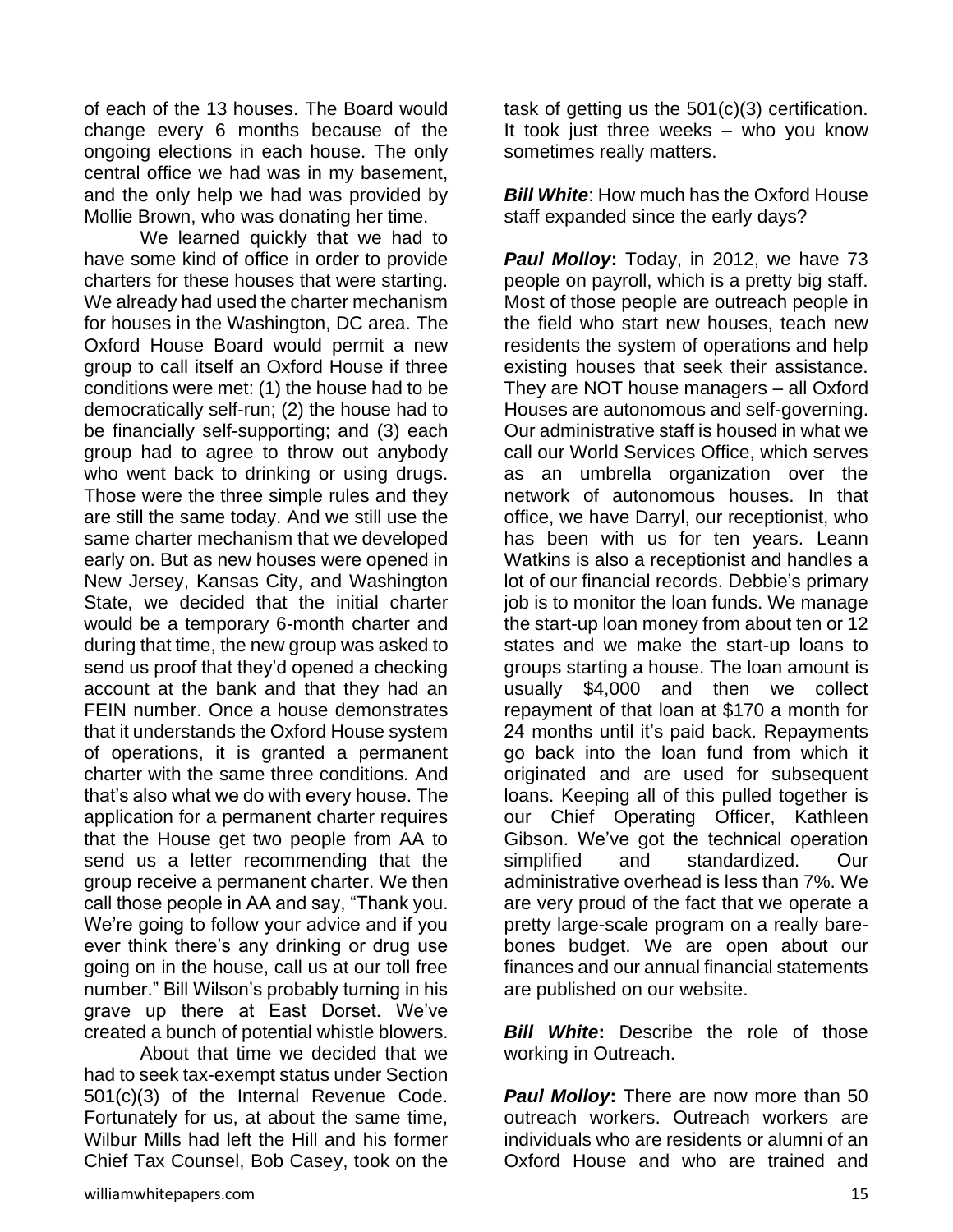supervised by Oxford House World Services and paid modest salaries. The experience of having lived in an Oxford House is valuable for three reasons: (1) the individual has picked up some understanding of the policies and procedures used to make a house function, (2) the individual has been part of the group dynamic and understands the living together issues that can arise, and (3) newcomers give the outreach worker respect and creditability because of his or her experience. Unfortunately, just being in recovery or having 12-step program experience is seldom sufficient for starting a new Oxford House.

The Oxford House Manual<sup>©</sup> – first written within weeks of the establishment of the first house in 1975 – continues to be the basic blueprint for all Oxford House processes and procedures and a primary role of the Oxford House outreach worker is to make sure that residents of new houses are familiar with the Manual. It sets forth the election of officers, their duties and the process and procedures for the regular weekly meeting of the house. Each Oxford House follows the exact same time-tested procedures including weekly business meetings and use of standard procedures and forms. This standardization seems to produce uniformly good results but requires either an outreach worker or experienced members of other local houses to teach the residents of a new house the standard system of operations.

I also want to emphasize again that outreach workers are not house managers. All Oxford Houses are autonomous and selfgoverned. However, outreach workers serve an invaluable role as mentors and role models to house residents. Of the 167 individuals who have had outreach jobs since we started expansion, only two have relapsed, which is amazing.

*Bill White***:** Oxford House has long encouraged research. How did that come about?

*Paul Molloy***:** The men in the first few Oxford Houses were convinced that their organized use of peer support by living together using disciplined democracy to run their own sober house was a breakthrough in making recovery without relapse the norm rather than the exception. They were convinced that by being able to live in the house for as long as they paid their equal share of expenses and avoided using drugs or alcohol they could master sobriety without relapse. When William Spillaine, Ph.D., who had worked for Robert DuPont, M. D, the initial Director of NIDA, before retiring to teach in the School of Social Service at Catholic University, asked in 1988 to study recovery outcomes for everyone who had lived in Oxford Houses since its beginning, the residents readily agreed. Spillaine tracked down 1,280 former residents and concluded that 80% had stayed clean and sober without relapse.

That was the beginning of multiple third-party studies of the recovery process among Oxford House residents and alumni. Researchers at DePaul University in Chicago have published more than 165 peer-reviewed articles about the recovery process based on data from Oxford House residents and alumni. One of their studies followed 890 people for 27 months who lived in 219 Oxford Houses across the country. They found only 13% of those 890 people relapsed, which is absolutely remarkable. They also did a controlled study where they took 150 people out of a treatment place in the Chicago area and separated half of them—75 went to Oxford House, 75 went where they normally would go. What they found was that 69% of those who went to Oxford House stayed clean and sober versus 33% of the comparison group.

In 2008, Jeffrey D. Roth MD, FASAM, a Chicago addictions psychiatrist who edits the *Journal of Groups in Addiction and Recovery,* wrote: "While research on AA has been limited by the role of anonymity in recovery, the willingness of the Oxford Houses to open their doors to academic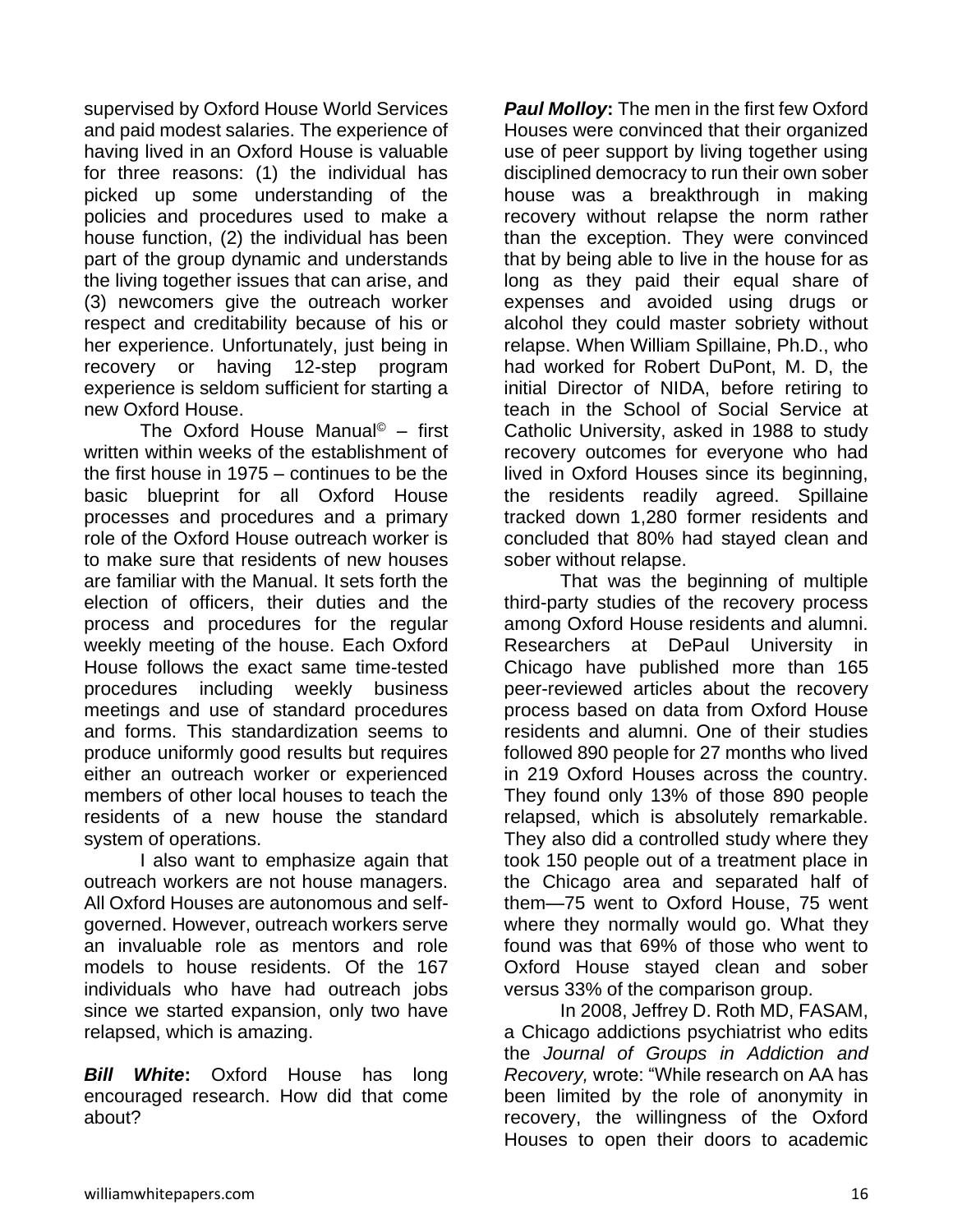research gives us an opportunity to see recovery from addiction in action."

#### **Present and Future**

*Bill White***:** Could you describe the current status of Oxford House and talk about your vision for its future?

*Paul Molloy***:** The good news is that as of mid-2012, there are 1,579 Oxford Houses having 12,505 recovery beds. That is a long way from the 13 Oxford Houses located in the DC area in 1988. However, even with an annual turnover rate of 2.1, the Oxford House recovery bed inventory serves only about 26,000 recovering individuals each year or only a small percentage of the number who would benefit from living in an Oxford House. According to the federal government, about 2.3 million of the 25 million with an addiction to alcohol and/or other drugs received treatment last year – less than one in ten. Of those in formal treatment, 60% had been in treatment at least three times before their present treatment episode. Cycling in and out of treatment is the norm. Neither afflicted individuals nor society at large can afford that kind of inefficiency.

Many jurisdictions are discouraged by the high cost of treatment – particularly when recidivism is so high. Oxford House is an exception. Oxford House, Inc. – the national umbrella non-profit – operated with a budget of about \$3.8 million last year or at a cost of about \$303 per recovery bed. That is less than 1% of the cost of a single bed in incarceration or an employee dependent halfway house or treatment facility. This vast difference in taxpayer cost is because of the self-support feature of Oxford House and the fact that each house is a rented ordinary single-family house in a good neighborhood. The residents themselves pay the operational costs. Currently, Oxford House residents will pay landlords approximately \$23 million or about \$1,800 per recovery bed per year. Total household expenses (rent to the landlord, utility bills, and staples) currently exceed \$65 million or \$5,200 per bed.

Another sign of our national inefficiency in dealing with alcoholism and drug addiction is the extent of incarceration. The latest figures I have seen report 2.1 million incarcerated. Between 60 and 80% of those incarcerated have a serious alcohol and/or other drug addiction. Each year, about 650,000 are released from jail or prison but most return within a short period of time.

Most of the 650,000 moving from incarceration back into civil society go back to their old neighborhoods. About the only person who welcomes them home is their old drug dealer – and he will only give "free samples" of his or her product for a very limited period of time. Soon the afflicted addict is back to crime to raise money to satisfy his or her addiction. This is why recidivism in the first year out of prison is over 50%. It doesn't have to be this way. Over 70% of Oxford House residents have done jail time but most will become comfortable enough in sobriety to avoid relapse and will not have to cycle back to prison or primary treatment. In several states, Oxford House has been very successful in helping those getting out of jail or prison to get into an Oxford House and avoid the temptations of their old stomping ground. We need to do more in this area because when ex-offenders are given the support of living in an Oxford House with a diverse group of residents, they are better able to develop lasting sober and lawful behavior.

For the last 14 years, residents and alumni of Oxford House have gathered for an annual convention to share their strength, experience, and hope. Annually, the group alternates between convening in Washington, DC and elsewhere in the country. In September 2012, the  $14<sup>th</sup>$  annual convention was held in Oklahoma City. Its theme was: "Oxford House: Good Neighbors – Good Citizens" and its purpose was to keep the Oxford House residents and alumni focused on the primary goal of providing